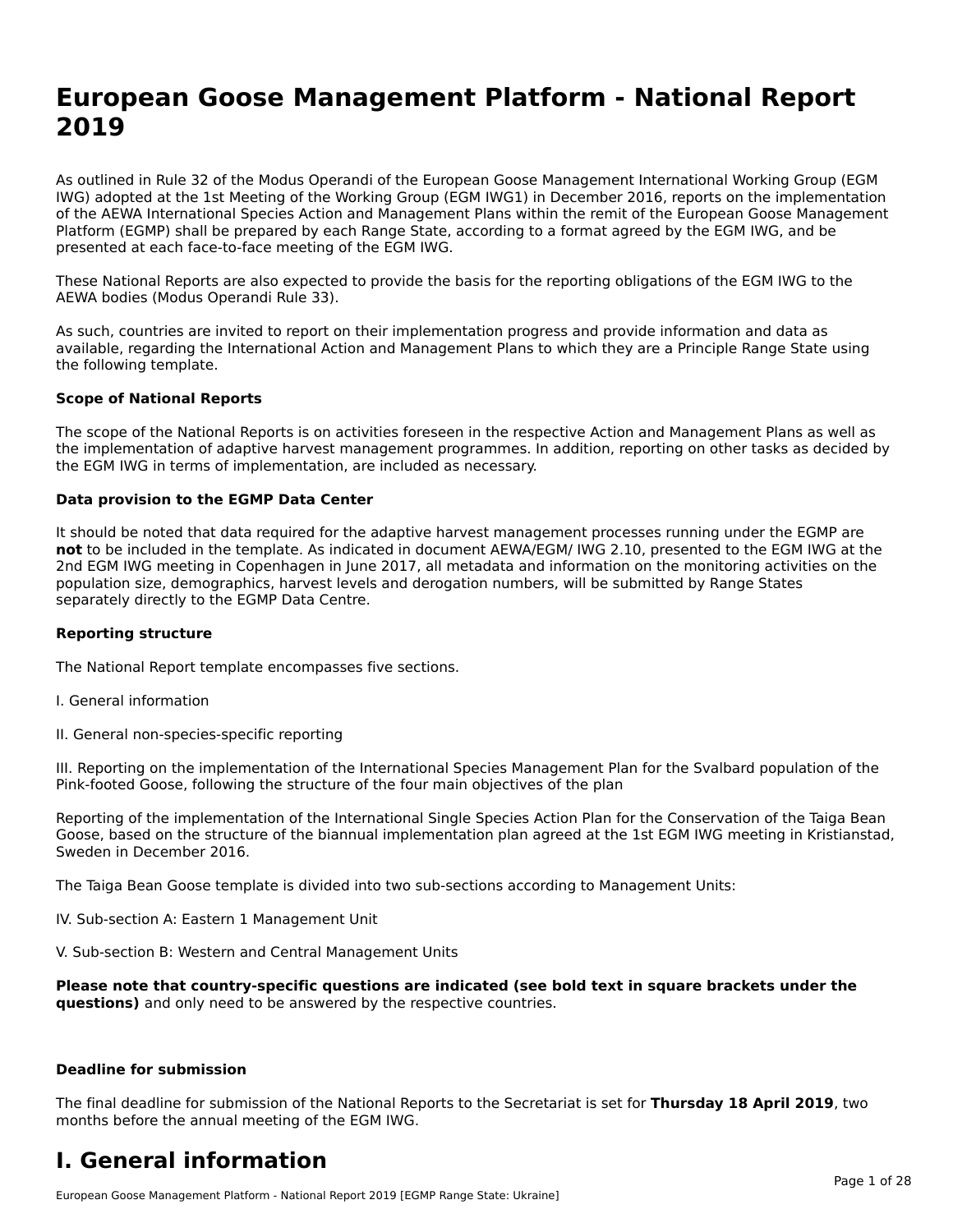#### **To be completed by all Range States**

Name of reporting country › Ukraine

## **Designated National EGMP Administrative Authority**

Full name of the institution› the Ministry of Ecology and Natural Resources of Ukraine

Name and title of the head of institution › Ostap Semerak, Minister

Mailing address - Street and number › Mytropolyta Vasylia Lypkivs'kogo Str., 35

P.O. Box

Postal code› 03035

City › Kyiv

Country› Ukraine

Telephone › +38 044 206 31 00

E-mail› secretar@menr.gov.ua

Website › https://menr.gov.ua

### **Designated National Government Representative (NGR) for EGMP matters**

Name and title of the NGR › Volodymyr Domashlinets, Head of Fauna Conservation Division

Affiliation (institution, department) › the Ministry of Ecology and Natural Resources of Ukraine, Department for the Protection of Biodiversity and Biosafety

Mailing address - Street and number › Mytropolyta Vasylia Lypkivs'kogo Str., 35

 $\overline{P}$ ›

Postal code › 03035

City › Kiyv

Country› Ukraine

Telephone › +38 044 206 31 27

E-mail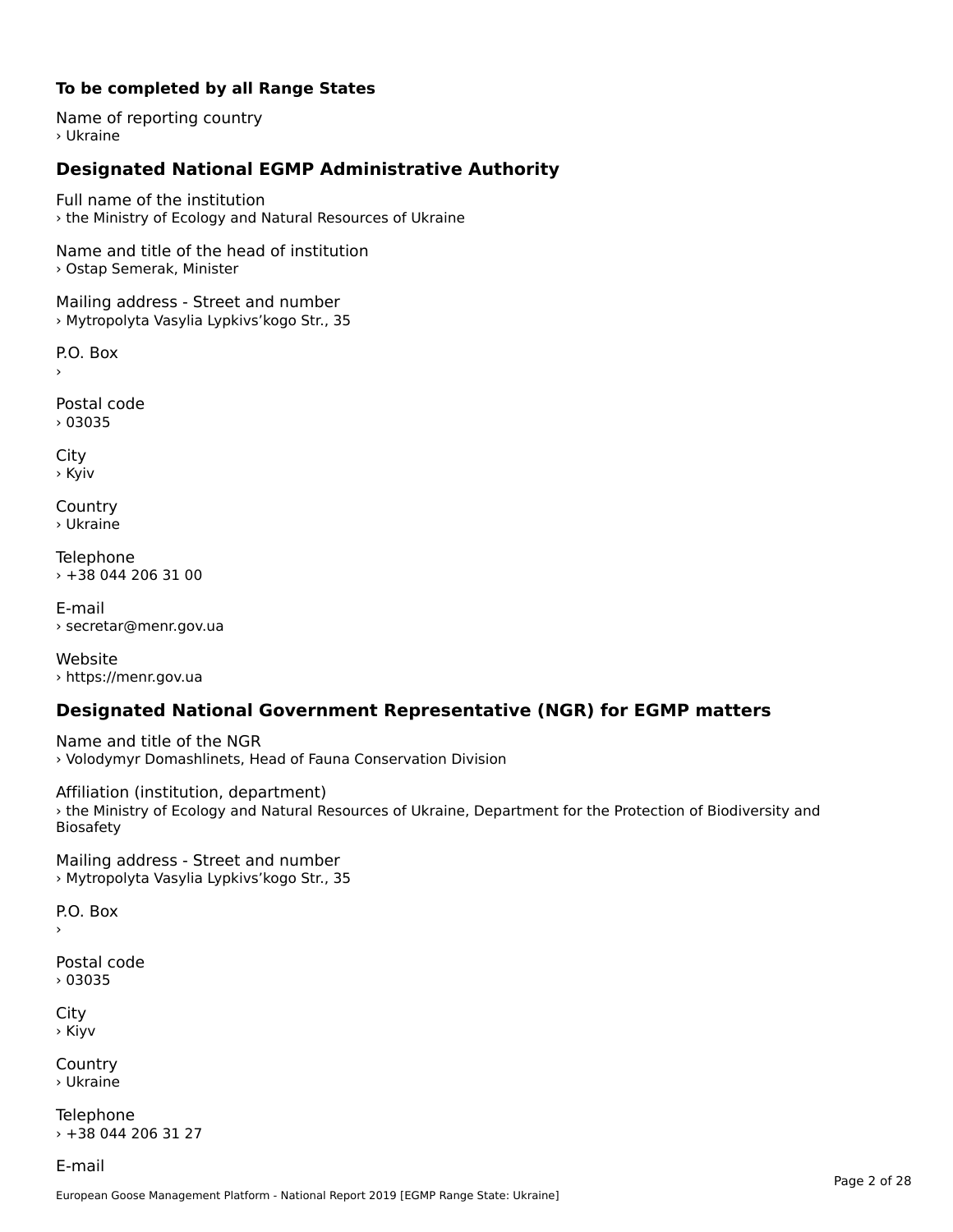› domashlinets@menr.gov.ua

Website› https://menr.gov.ua/

#### **Additional designated National Government Representative (NGR) for EGMP matters (if available)**

Name and title of the NGR

› Olesya Petrovych, Chief Specialist at the Unit of coordination of researches, education and recreation activities

Affiliation (institution, department) › the Ministry of Ecology and Natural Resources of Ukraine, the Department of Econet and Protected Areas

Mailing address - Street and number › Mytropolyta Vasylia Lypkivs'kogo Str., 35

P.O. Box

Postal code› 03035

City › Kyiv

Country› Ukraine

**Telephone** › +38 044 206 21 93

E-mail› petrovych.o@gmail.com

Website› https://menr.gov.ua/

## **Designated National Expert (NE) for EGMP matters**

Name and title of the NE› Dr. Vasyl Kostyushyn, Head of Departmant of Monitoring and Conservation of Animals

Affiliation (institution, department) › I.I. Schmalhausen Institute of Zoology of National Academy of Sciences of Ukraine

Mailing address - Street and number › B. Khmelnytskogo Str., 15

P.O. Box

Postal code› 01601

City › Kyiv

**Country** › Ukraine

Telephone › +380 44 235 51 87

E-mail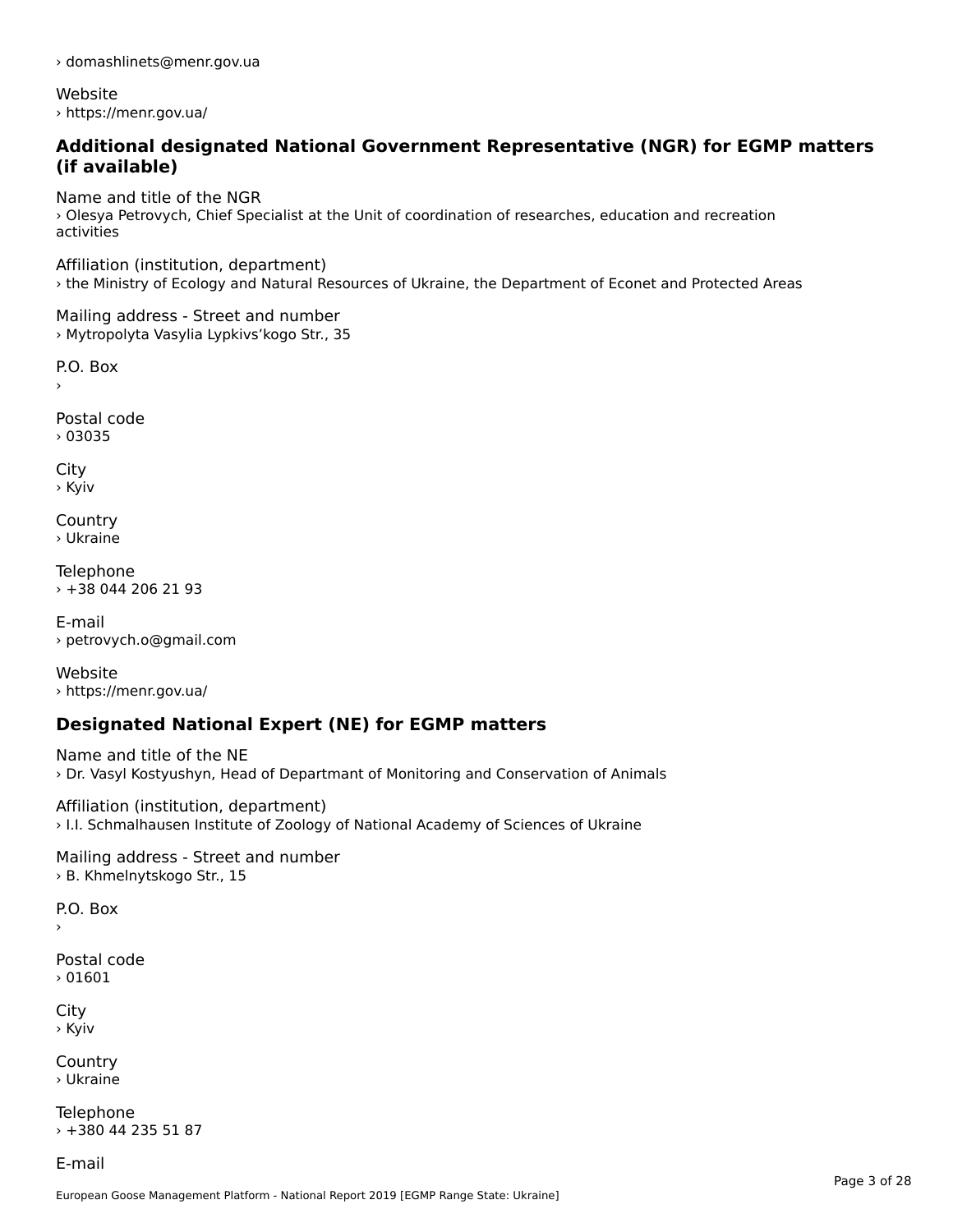› kost@izan.kiev.ua

Website › http://www.izan.kiev.ua/

## **Additional designated National Expert (NE) for EGMP matters (if available)**

Name and title of the NE›Affiliation (institution, department) Mailing address - Street and number P.O. Box Postal code› $\mathbf{C}^{\text{th}}$ ›**Country** Telephone E-mail›website<br>Website ›

#### **Other relevant institutions/entities/individual experts that have contributed to this report**report

Please insert information on any other relevant institutions/entities/individual experts that have riease insert information<br>contributed to this report ›

## **Additional information and comments (optional)**

Please insert additional information and comments ›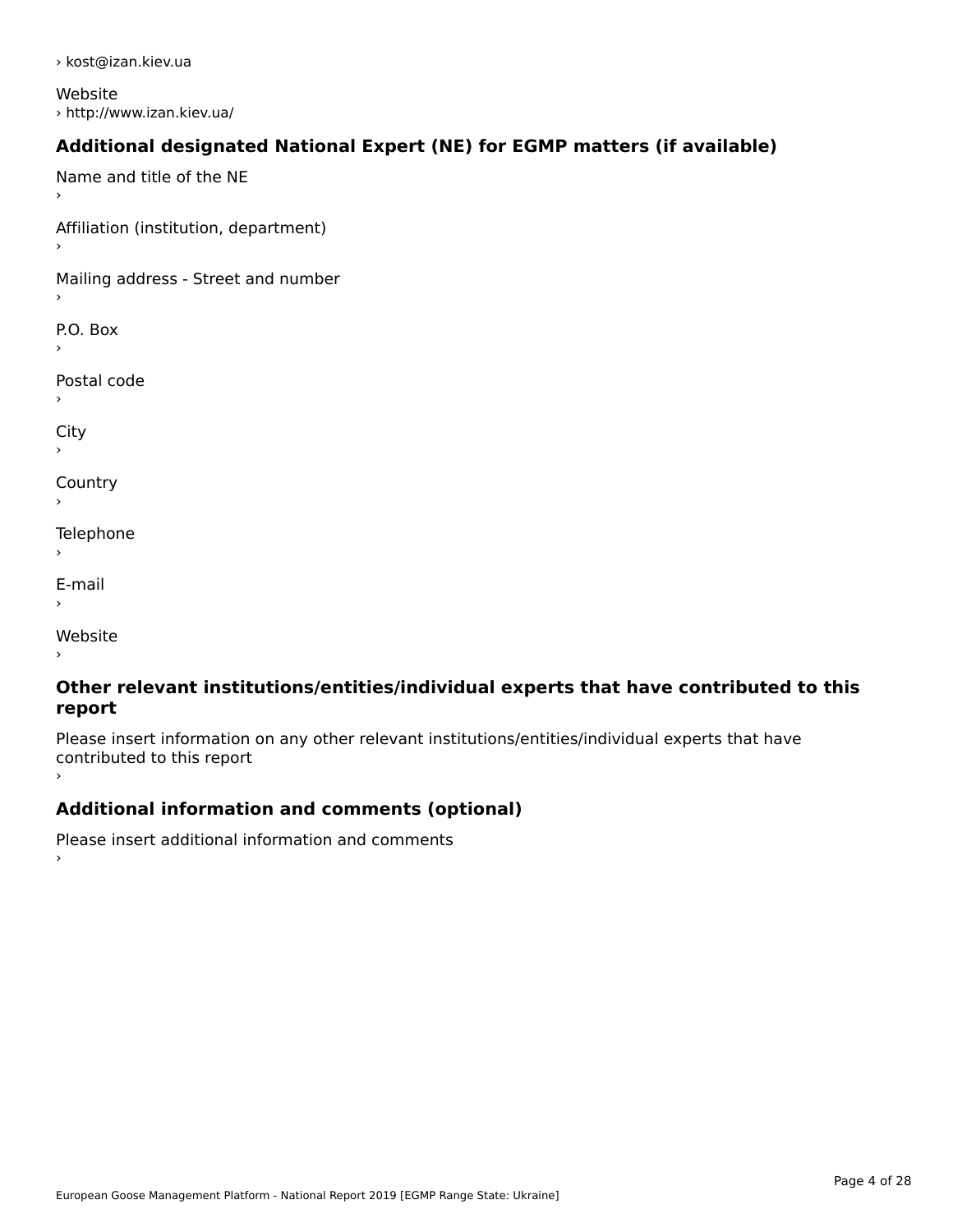#### **II. General non-species-specific reporting**

#### **To be completed by all Range States**

II.1. Are you monitoring the level of agricultural conflict (damage, complaints) with geese in your country n.i. Are you monitoring the lever or agricultural connict (damage, complaints) with g<br>on national (centralized for the entire country), regional(sub-national) or local level?

(PfG ISMP p.33, Objective II  $(4+5)$ ) Please select only one option ☑ Yes**☑ Yes**<br>□ No □ No<br>□ Not relevant

Please indicate the level:

Possibility for multiple options  $\Box$  National (centralized for the entire country) **☑ Regional (sub-national)**<br>☑ Local

#### **National (centralized for the entire country) monitoring**

Please provide details on the national monitoring methods, units, frequency and the coverage

Are these national activities species-specific? ∩ne enese national activity<br>Please select only one option ים וכ<br>⊡ No

Please list the species

›

## **Regional (sub-national) monitoring**

Please provide details on the regional monitoring methods, units, frequency and the coverage › The monitoring of birds at the regional level is carried out by scientific institutes. In particular, in the southern region, within the Azov-Black Sea flyway, couns of birds is carried out by the Azov-Black Sea Ornithological Station during migration and wintering periods. The results are regularly published in Branta magazine https://branta.org.ua/en/

Are these regional activities species-specific? ∩ne enese regional activ<br>Please select only one option

☑ No

Please list the species ›

## **Local monitoring**

Please provide details on the local monitoring methods, units, frequency and the coverage › The monitoring at the local level is carried out by workers of Protected Areas. Within the Azov-Black Sea flyway, 8 national natural parks, 2 biosphere reserves and 2 regional landscape parks conduct censuses of nyway, o hadonal hatural parks, 2 biosphere reserves and 2 regional landscape parks conduct censuses t<br>geese during migration and wintering periods. In the northern region of Ukraine within flyway of geese, 4 geese during migration and wintening periods. In the northern region or okrame within hyway or geese, 4<br>national parks and 3 nature reserves conduct counts of birds during migration. The results are published in the annual volumes of the Chronicles of Nature and scientific articles.

Are these local activities species-specific? ∧ne these local detivitie.<br>Please select only one option **☑ Yes**<br>□ No

Please list the species › Researchers from national parks pay special attention to rare species of birds and protected at the national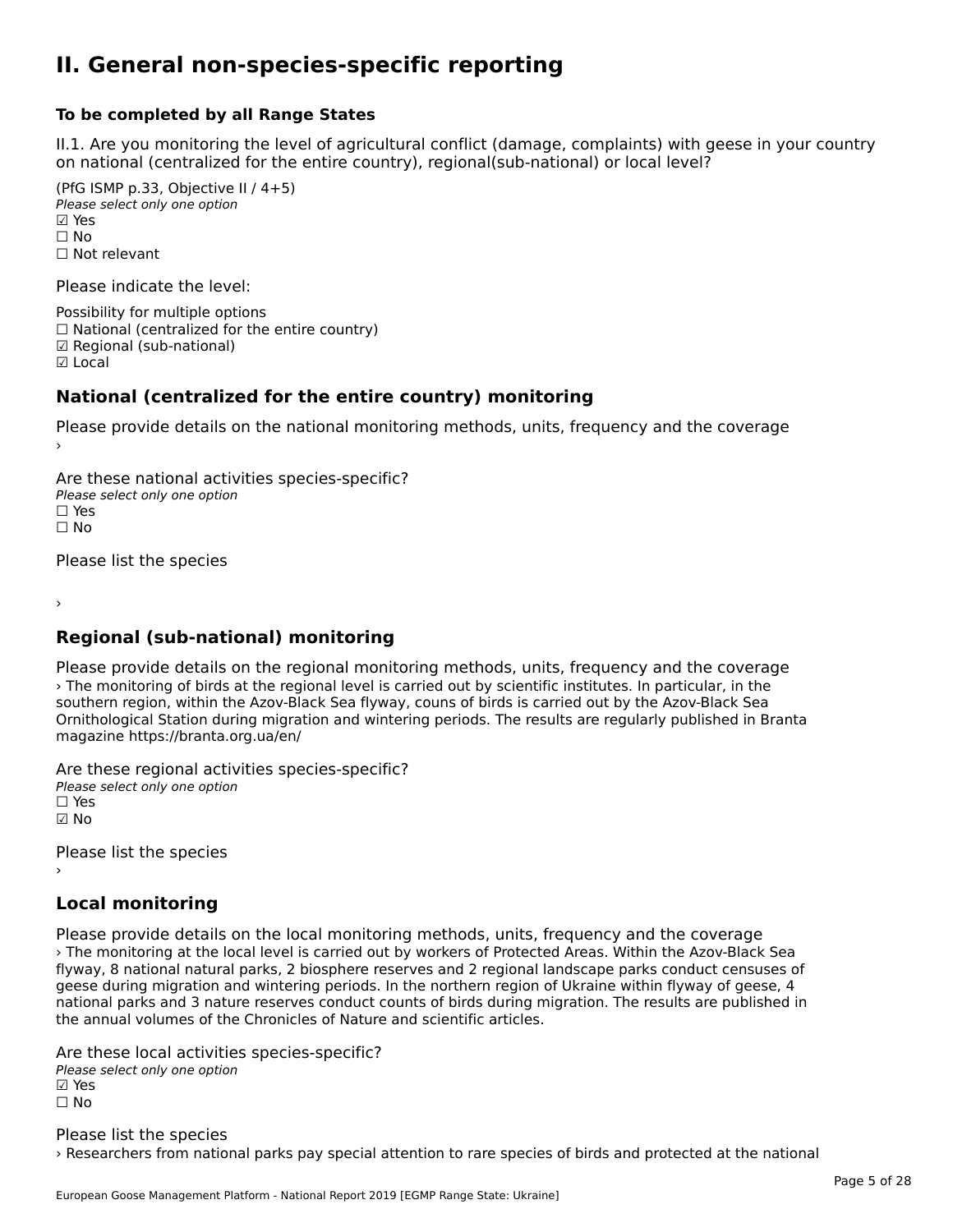and international level.

Please explain the reasons›

Please explain the reasons ›

II.2. What management measures does your country apply to manage agricultural conflicts related to

(PfG ISMP p. 33, Objective II  $/$  4+5)

Possibility for multiple options

rossibility for multiple options<br>□ No agricultural conflict related to geese has been recorded in my country

 $\Box$  No management measures are applied to manage agricultural conflicts related to geese

□ No management measures are applied to manage agricultural connicts rela<br>□ Compensation schemes (payments to farmers for losses e.g. crop damage)

∟ Compensation schemes (payments to farmers for fosses e.g. crop damage)<br>□ Subsidy schemes (payments to support farmers to provide for/tolerate geese on their land, replacing agricultural use)

use,<br>☑ Scaring schemes or other preventive measures designed to actively keep geese away from farmland ⊠ Scaring scrientes of other preventive measures designed to a<br>□ Designation of goose foraging areas (accommodation areas)

□ Designation or goose foraging areas (accommodation areas)<br>□ Derogation shooting to keep geese away from sensitive crops and to reduce population size

□ Derogation shooting to keep geese away nom sensitive crops and<br>□ Any other management measures to alleviate agricultural conflict

## **No management measures are applied**

Please explain the reasons ›

## **Compensation schemes (payments to farmers for losses e.g. crop damage)**

Please indicate the level at which the schemes are applied

Possibility for multiple options

™assibility for multiple options<br>□ National (centralized for the entire country) □ National (centralized io<br>□ Regional (sub-national)

☐ Local

Please explain how the damage (yield loss) is determined

Are these schemes species-specific?ric criese serientes spec<br>Please select only one option ☐ Yes☐ No

Please provide details on the species-specific measures

Please provide any other details (e.g. results), if available

Please explain the reasons

Is the effectiveness of this scheme evaluated? Please select only one option ☐ Yes☐ No

Please provide details on the evaluation of effectiveness

Please provide any other details (e.g. results), if available

Please explain the reasons›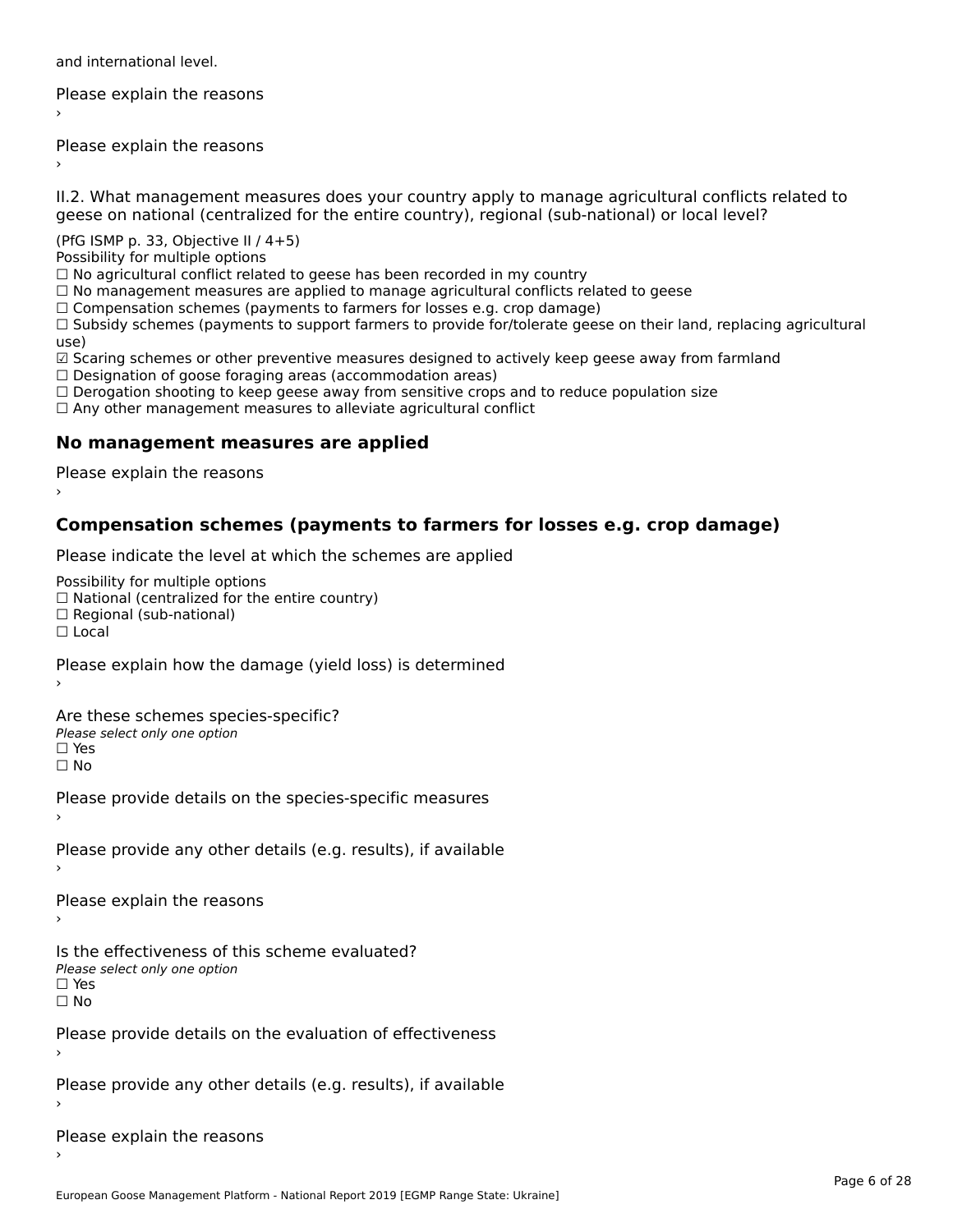#### **Subsidy schemes (payments to support farmers to provide for/tolerate geese on their land, replacing agricultural use)**

Please indicate the level at which subsidy schemes are provided

Possibility for multiple options rossibility for multiple options<br>□ National (centralized for the entire country) □ Regional (centranzed to<br>□ Regional (sub-national) ☐ LocalPlease provide details on the subsidy schemes Are these schemes species-specific?∩ne these senemes spee<br>Please select only one option □ Yes<br>□ No Please provide details on the species-specific measures Please provide any other details (e.g. results) if available Please explain the reasons Is the effectiveness of this scheme evaluated?□ CIC CILCCLIVENC55 OF C<br>Please select only one option □ Yes<br>□ No Please provide details on the evaluation of effectiveness Please provide any other details (e.g. results) if available

Please explain the reasons

#### **Scaring schemes or other preventive measures designed to actively keep geese awayfrom farmland**

Please indicate the level of the schemes

Possibility for multiple options rossibility for multiple options<br>□ National (centralized for the entire country) ☐ Regional (sub-national) ☑ Local**☑** Local

Please provide details on the scaring schemes or other preventive measures › As a rule, private farmers scare away geese by scarecrows and simple mechanical noises. Sometimes s a rule, private familiers scare<br>farmers scare geese by shots.

Is the effectiveness of this scheme evaluated? □ CIC CILCCLIVENC55 OF C<br>Please select only one option ☑ No

Please provide details on the evaluation of effectiveness

Please provide any other details (e.g. results) if available

Please explain the reasons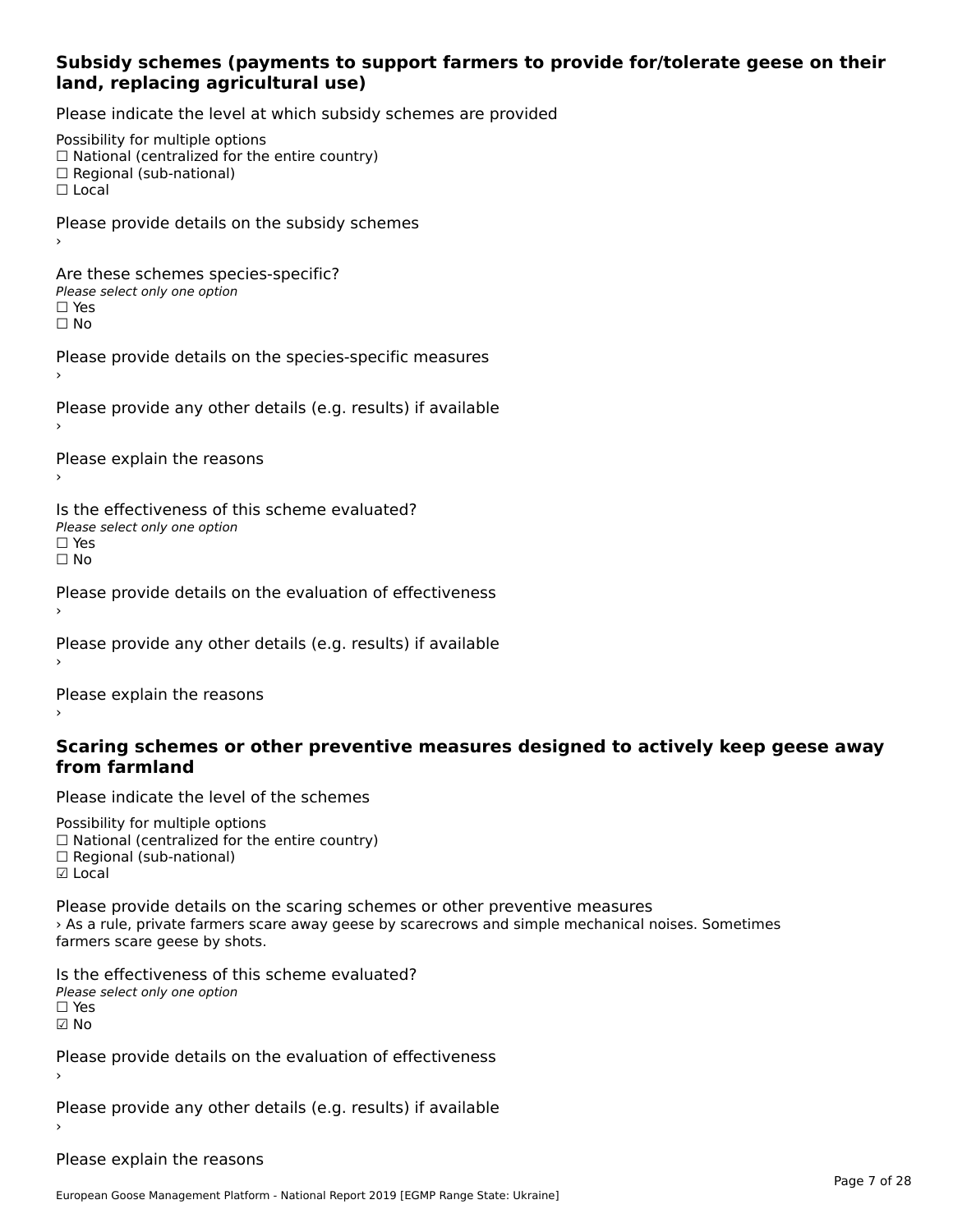› No special research has been conducted on this issue. Lack of opportunity to finance relevant research.

## **Designation of goose foraging areas (accommodation areas)**

Please provide details on the foraging areas (accommodation areas)

Please indicate at which level the foraging areas are designated

Possibility for multiple options rossibility for multiple options<br>□ National (centralized for the entire country) □ National (centralized io<br>□ Regional (sub-national)  $\Box$  Local

Is the effectiveness of accommodation areas evaluated?□ CITC CITCCITCITESS OF Q<br>Please select only one option

ים וכ<br>⊡ No

Please provide details on the evaluation of effectiveness

Please provide any other details (e.g. results), if available

Please explain the reasons

#### **Derogation shooting to keep geese away from sensitive crops and to reduce population size**population size

Please provide species-specific details on the derogation shooting ›

Please indicate the application level of the derogation shooting

Possibility for multiple options  $\Box$  National (centralized for the entire country)<br> $\Box$  National (centralized for the entire country)  $\Box$  Regional (sub-national) ☐ Local

Is the effectiveness of derogation shooting evaluated? □ CILC CILCCIVENC55 OF O<br>Please select only one option □ Yes<br>□ No

Please provide details on the evaluation of effectiveness

Please provide any other details (e.g. results), if available

Please explain the reasons

## **Any other management measures taken to alleviate agricultural conflicts**

Please provide details on the management measures that are taken

Please indicate the level of the measures

Possibility for multiple options rossibility for multiple options<br>□ National (centralized for the entire country) □ National (centralized io<br>□ Regional (sub-national) ☐ Local

Are these measures species-specific?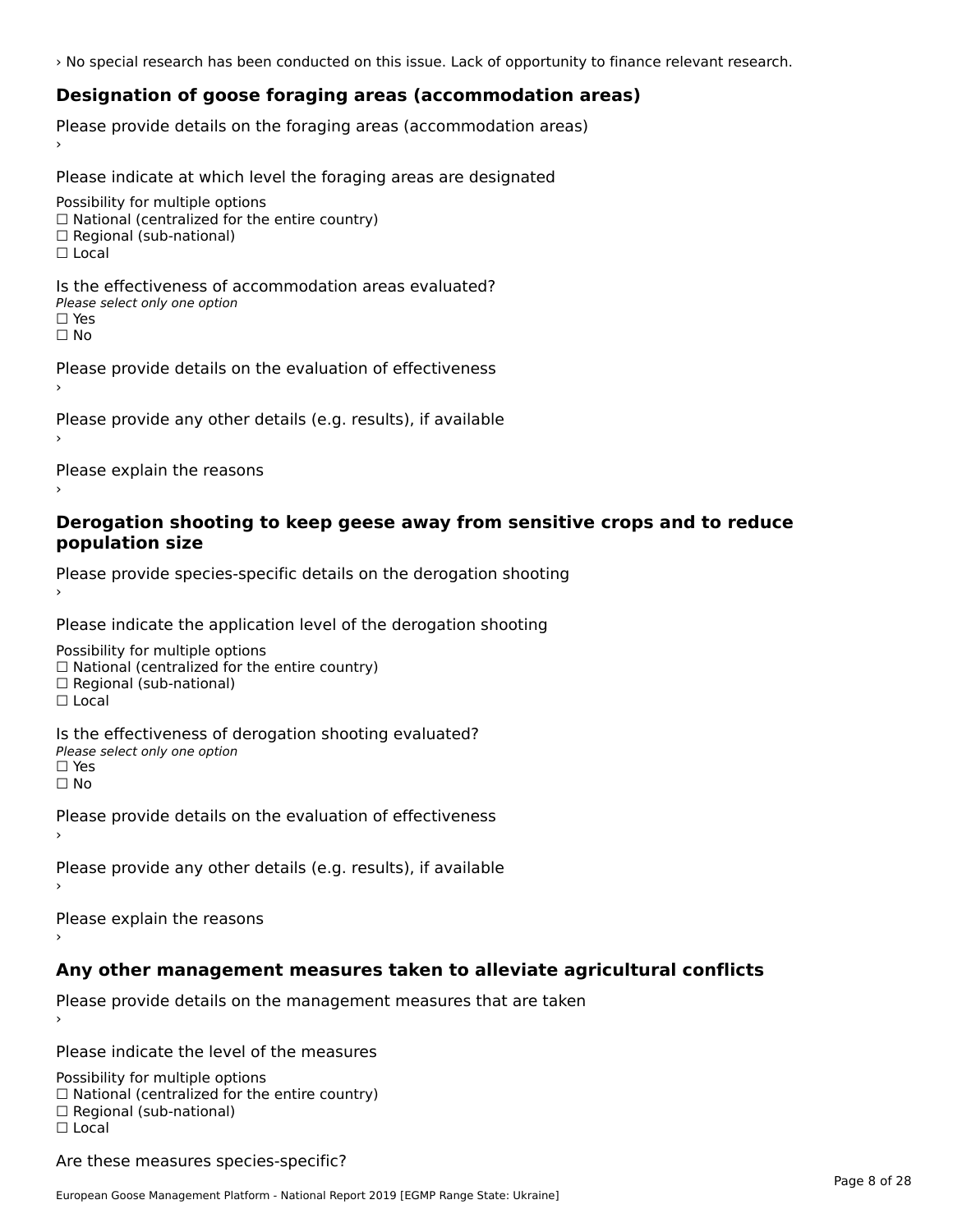Please select only one option □ Yes<br>□ No

Please give details on the species-specific measures

Please provide brief details (attach file or provide weblink)

Please explain the reasons

Is the effectiveness of these measures evaluated?□ CITC CITCCLIVENC55 OF C<br>Please select only one option □ Yes<br>□ No

Please provide details on the evaluation of effectiveness

Please provide any other details (e.g. results), if available

Please explain the reasons

II.3. **NEW QUESTION:** Has your country developed new or adjusted existing legislation to facilitate the

(TBG ISSMP; PfG ISSMP)

Please select only one option ☐ Yes

☐ The legislation has been reviewed and no need to adjust existing or develop new legislation has been identified  $\Box$  The regislation has been reviewed and no need to adjust existing or develop hew regislation has been identify and  $\Box$  No, but the development of new or adjustment of existing legislation is currently under political □ No, but the development of new or adjustment of existing legislation is currently under political discussion<br>□ No, but the development of new or adjustment of existing legislation is currently under technical discussion □ No, but the development of hew or adjustment of existing regislation is currently under technical discussion<br>□ The legislation has not been reviewed yet for any possible need of adjustment or development of new legislat

Please provide details on the new legislation or the adjustments to existing legislation and the issues uuurcoscu

Please attach the legislation

Please indicate if you have used the Guidance on Implementation of AHM through Domestic Legal Regulations (adopted at EGM IWG3)<br>Please select only one option *riease*<br>□ Yes ☐ No

Please explain what other guidance has been used instead

Please provide details

Is there an anticipated date to conclude considerations related to development or adjustment of legislation Proced to Arm within your country

Is there an anticipated date to conclude considerations related to development or adjustment of legislation related to Arm within your country

Please explain the reasons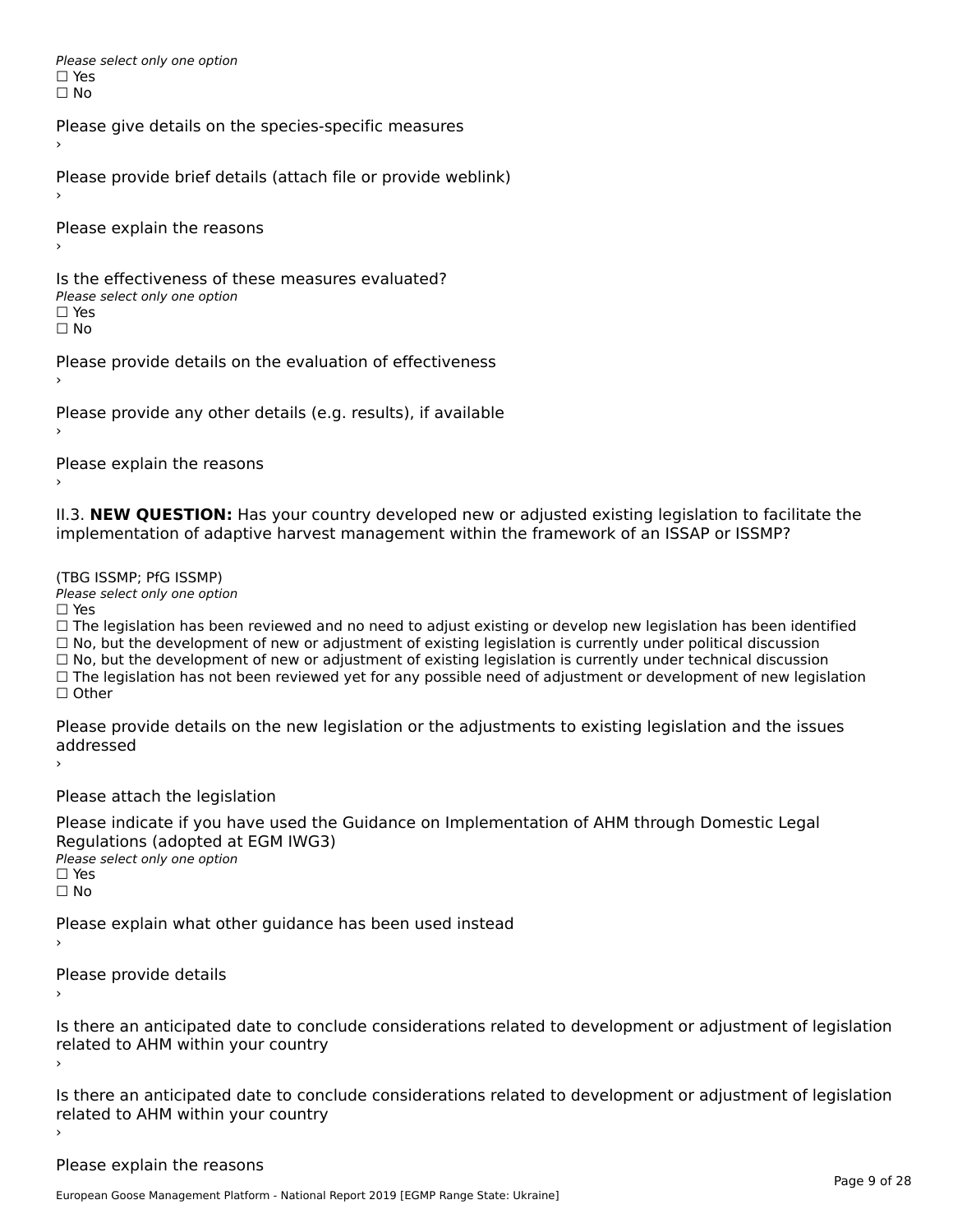Please specify

 $\rightarrow$ 

›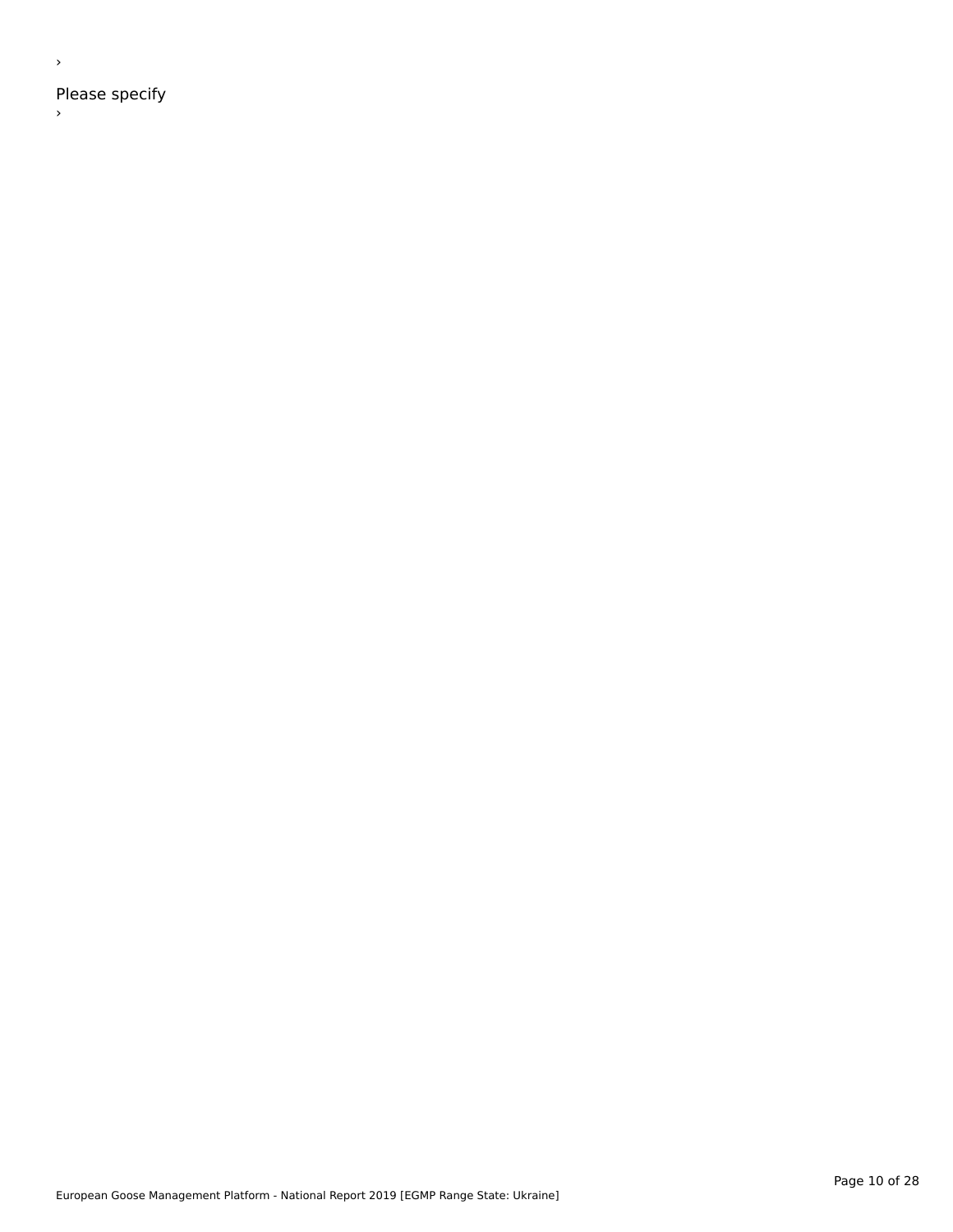# **III. Pink-footed Goose International Species Management Plan (PFG**III. FIIIN-IUULEU GUUSE IIILEI II**atiunai Species Management Fian (FTG**<br>ISMD)

#### **Praticipating Range States: Belgium, Denmark, the Netherlands, Norway**

## **General Implementation**

III.1. Does your country have a national (centralized for the entire country), regional (sub-national) or local

(PfG ISMP, p. 29; Objective II+IV/6) Please select only one option *riease select only one option*<br>□ Yes, adopted and being implemented  $\Box$  res, adopted and being implemented<br> $\Box$  Yes, adopted but not being implemented  $\Box$  A plan(s) is/are being developed ☐ No

Please indicate the level of the plan

Possibility for multiple options rossibility for multiple options<br>□ National (centralized for the entire country) □ National (centralized io<br>□ Regional (sub-national) ☐ Local

#### **National management plan**

Please indicate the date of adoption

 **National** Management Plan

›

Please indicate by whom the plan was adopted

**National** Management Plan ›

Please provide details about the implementing agency

**National** Management Plan ›

Please provide a reference to the plan

**National** Management Plan ›

Please provide a main contact

**National** Management Plan ›

Does the management plan/s promote recreational uses such as tourism and hunting?

(PfG ISMP, p. 33, Objective II+IV/6) Please select only one optionPlease select only one option  $\square$  Yes ☐ No

Please provide more details on the activities

Please indicate the economic, cultural and other value of the recreational activities at national level

Please explain the reasons

#### **Regional management plan**

In case of various management plans, please upload a document or table listing all the management plans, $\frac{1}{2}$  case of various management plans, please uploa including the details required in the sections below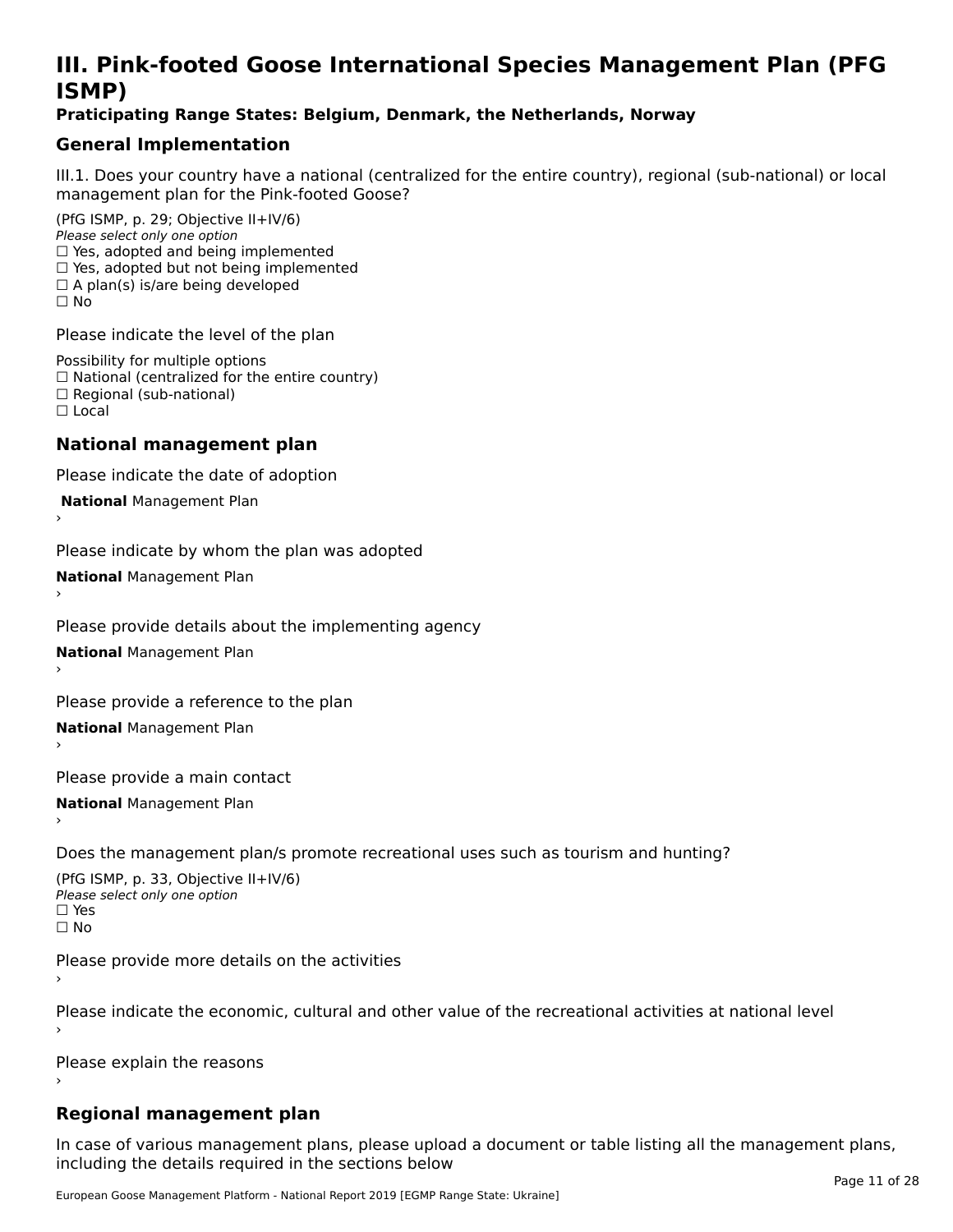Please indicate the region the plan encompasses **Regional** Management Plan

Please indicate the date of adoption **Regional** Management Plan ›

Please indicate by whom the plan was adopted

**Regional** Management Plan

›

Please provide details about the implementing agency

**Regional** Management Plan

Please provide a reference to the plan

**Regional** Management Plan

Please provide a main contact

**Regional** Management Plan

Does the management plan promote recreational uses such as tourism and hunting?

(PfG ISMP, p. 33,Objective II+IV/6) ∩∩ וויוכו פון<br>Please select only one option<br>□ Yes □ Yes<br>□ No

Please provide more details on the activities

Please indicate the economic, cultural and other value of the recreational activities at regional level

Please explain the reasons ›

### **Local management plan**

In case of various management plans, please upload a document or table listing all the management plans, In case of various management plans, please uploa<br>including the details required in the sections below

Please indicate the area the plan encompasses

**Local** Management Plan

Please indicate the date of adoption

**Local** Management Plan›

Please indicate by whom the plan was adopted

**Local** Management Plan

Please provide details about the implementing agency

**Local** Management Plan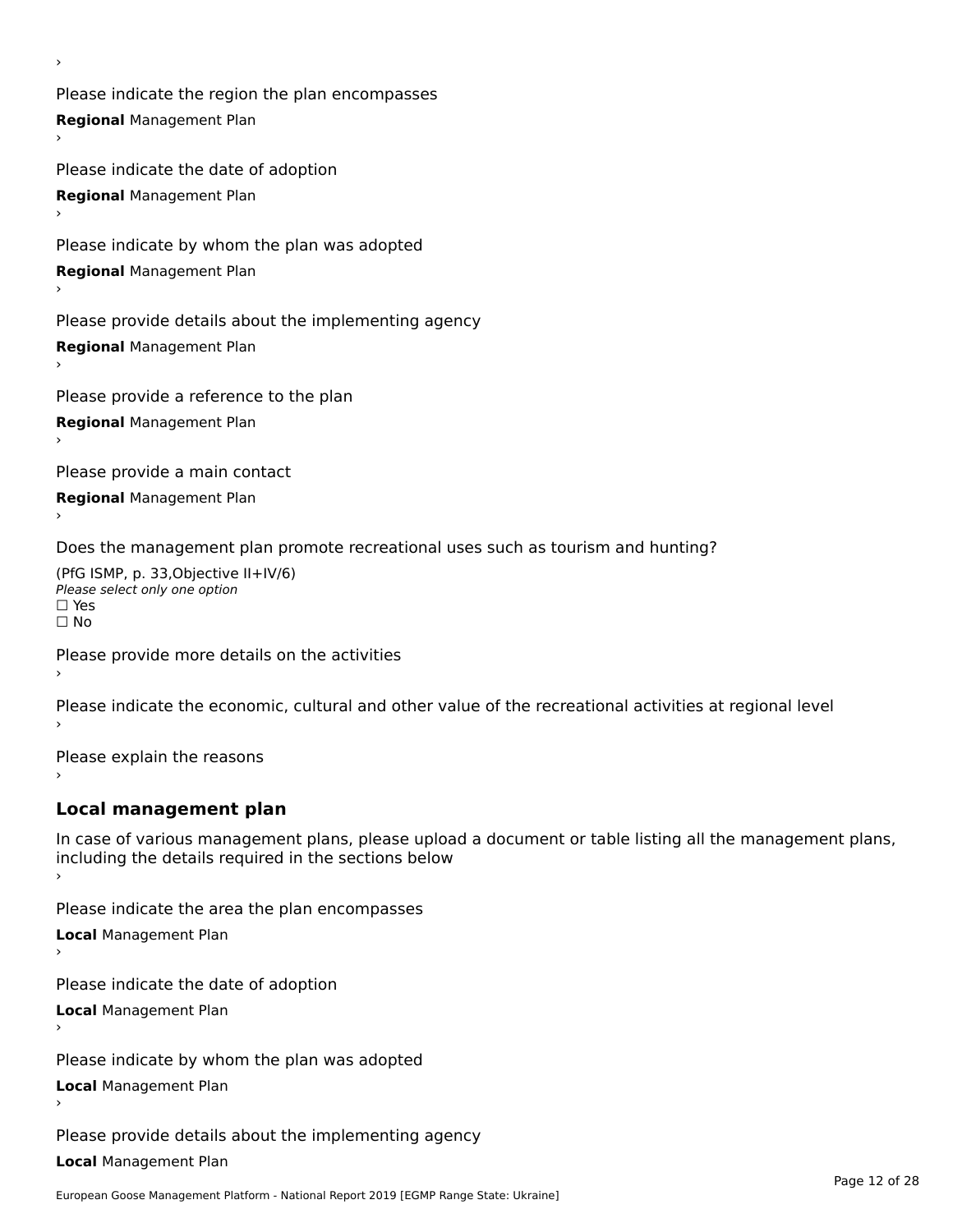Please provide a reference to the plan **Local** Management Plan

Please provide a main contact

**Local** Management Plan

›

Does the management plan promote recreational uses such as tourism and hunting?

(PfG ISMP, p. 33, Objective II+IV/6) Please select only one option☐ Yes☐ No

Please provide more details on the activities

Please indicate the economic, cultural and other value of the recreational activities at local level

Please explain the reasons ›

Please indicate the level of the plan ∩ease marcate the lever of the plan<br>□ National (centralized for the entire country) □ National (centralized io<br>□ Regional (sub-national) ☐ Local

#### **National management plan**

Please indicate the date of adoption National management plan

Please indicate by whom the plan was adopted National management plan ›

Please provide details about the implementing agency

National management plan

Please provide a reference to the plan

National management plan

Please provide a main contact

National management plan

# **Regional management plan**

Please indicate the region the plan encompasses Regional management plan

Please indicate the date of adoption

Regional management plan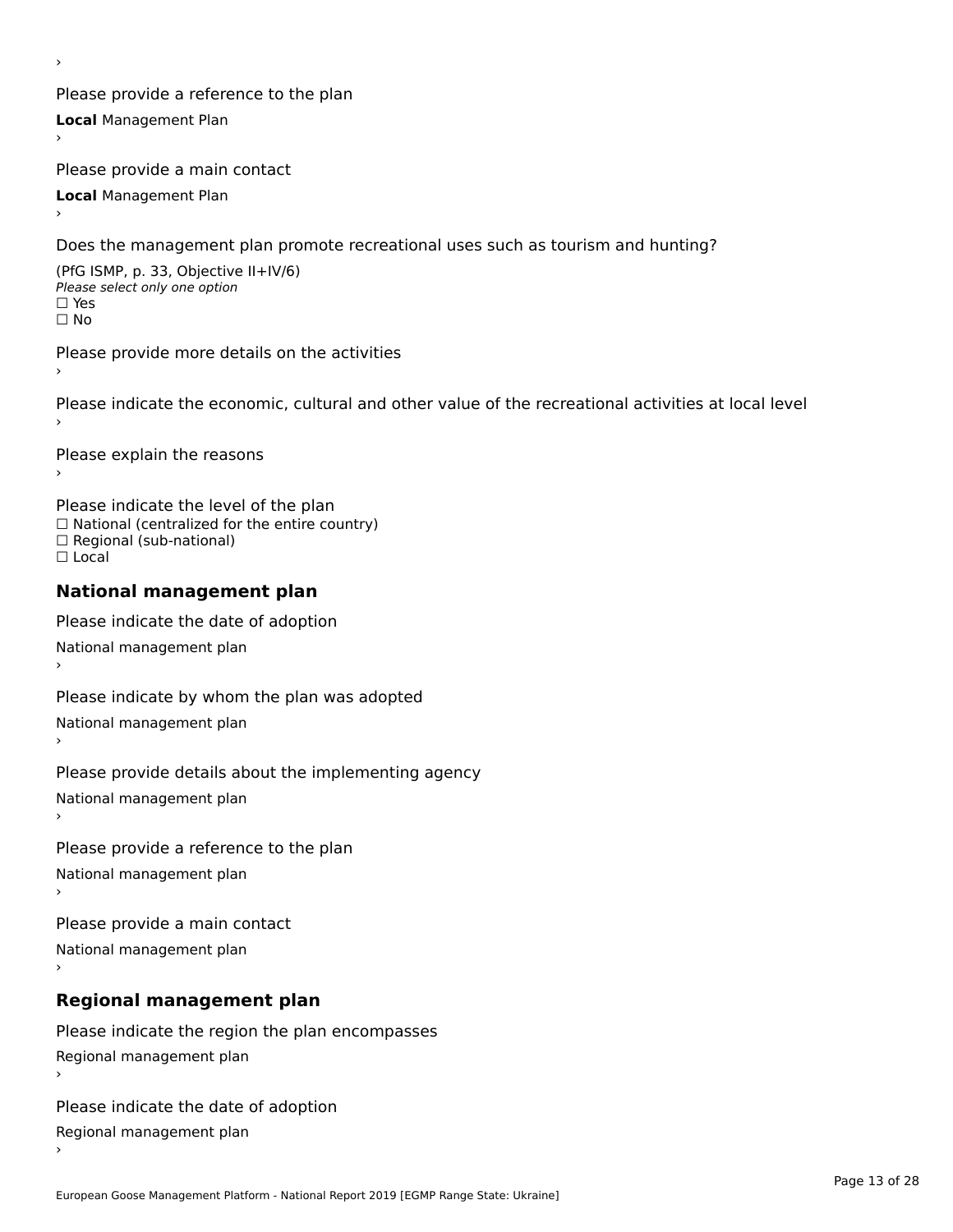```
Please indicate by whom the plan was adopted Regional management plan
Please provide details about the implementing agency Regional management plan
Please provide a reference to the plan Regional management plan
Please provide a main contact Regional management plan
Local management plan
Please indicate the area the plan encompasses Local management plan›Please indicate the date of adoption Local management plan١,
Please indicate by whom the plan was adopted Local management plan›Please provide details about the implementing agency Local management plan١,
Please provide a reference to the plan Local management plan›Please provide a main contact Local management plan١,
In case of various management plans, please upload a document or table listing all the management plans,in case or various management plans, please upload
including the details required in the sections above
Are the management plan/s promoting recreational uses such as tourism and hunting?
```

```
(PfG ISMP, p. 33, Objective II+IV/6)
Please select only one option☐ Yes☐ No
```
Please provide more details on the planned activities

Please explain the reasons›

Please indicate why the plan is not being implemented›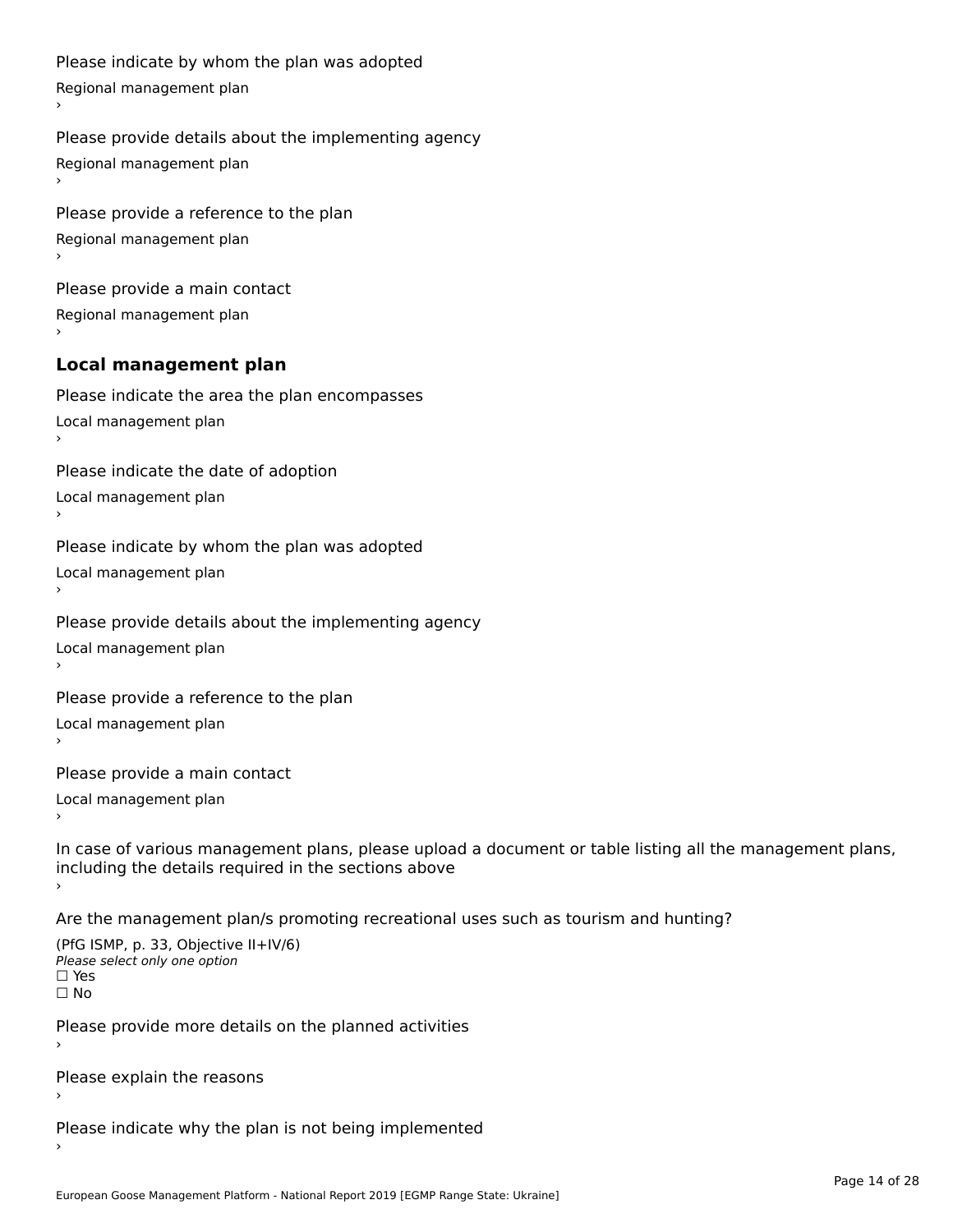Please indicate the timeline for the finalization of the plan

Please indicate when it is expected to be adopted

Please indicate the level of the plan(s) (National, regional, local)

Please explain the reasons

Field for additional information on management plan/s (optional)

III.2. Has your country established a working group to support the implementation of the PfG ISMP?

(PfG ISMP, p. 29, Objective  $I+II+II+IV/1$ ) Please select only one option □ Yes, a working group has been established □ Tes, a working group has been established<br>□ The establishment of a working group is under consideration

Please indicate the type of working group that has been established

Possibility for multiple options ™assibility for multiple options<br>□ National (centralized for the entire country) □ National (centralized io<br>□ Regional (sub-national)  $\Box$  Local

#### **National working group**

›

Please indicate the date of establishment

Please list the working group members and coordinator ›

Please provide details about the functions of the working group ›

Please provide a main contact ›

**Regional working group**

In case of multiple regional working groups, please upload a document or table listing all the working In case of multiple regional working groups, please upload a<br>groups, including the details required in the sections below

Please indicate the region the working group services ›

Please indicate the date of establishment ›

Please list the working group members and coordinator ›

Please provide details about the functions of the working group ›

Please provide a main contact ›

### **Local working group**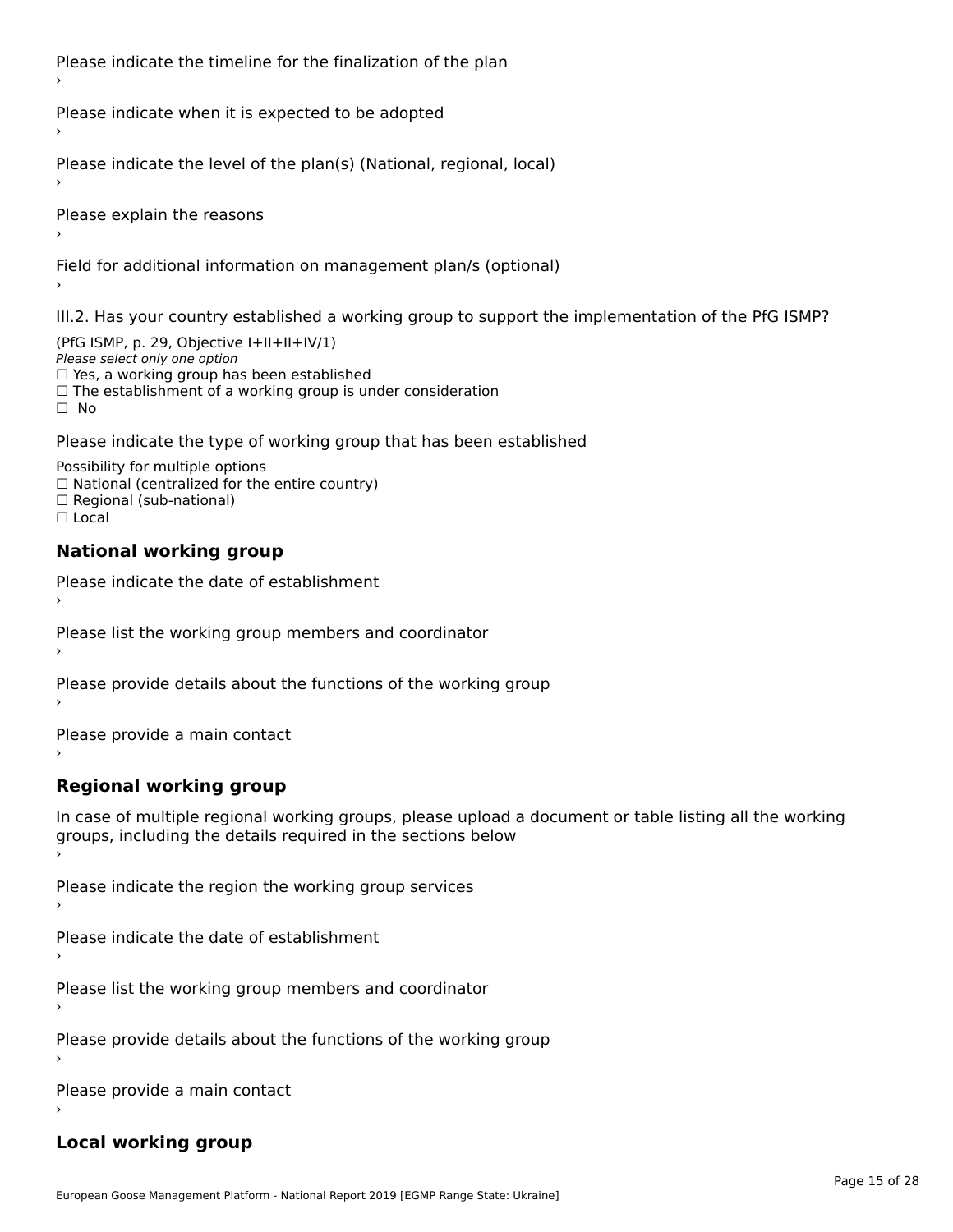In case of multiple local working groups, please upload a document or table listing all the working groups, including the details require in the sections above

Please indicate the area the working group services ›

Please indicate the date of establishment ›

Please list the working group members and coordinator

›

Please provide details about the functions of the working group ›

Please provide a main contact ›

Please indicate by when a decision on the establishment will be taken

Please indicate which existing structure or capacity is responsible for the implementation of the PfG ISMP instead ›

Field for additional information on working group (optional)

#### **Objective I. Maintain a sustainable and stable Pink-footed Goose population and its range**range

III.3. Have key sites for the Pink-footed Goose been identified in your country?

(PfG ISMP, p. 32, Objective I/4)Please select only one option ☐ Yes☐ No

Please upload an Excel table and include specific information for each site on the following items

- $1 \quad \alpha$
- 2 Site
- 2 Site<br>3 Size (ha)

د حدد una<br>4 Location (decimal geographic coordinates; and separately upload a map indicating roost and main foraging areas 4 Location<br>if possible)

- 5 Main habitat types
- 6 Has this site been afforded appropriate designation status at international levels (e.g. Ramsar site, SPA, etc.)? 6. Bestweetter status
- 6a Designation status<br>6b Date of designation
- 
- 6c Any other relevant information
- 7 Has this site been afforded appropriate protected area status at national levels? 7a Designation status
- 7a Designation status<br>7b Date of designation
- 
- 7c Any other relevant information
- 8 Does a management plan exist that address the conservation requirements of pink-footed geese?
- 8a Provide brief details e.g. about the hunting regulations and other management regimes ›

Please explain the reasons

III.4. Are measures being taken to restore and/or rehabilitate Pink-footed Geese roosting and/or feeding habitats?

 $(PCI GMP, p. 33, Qb)$  is the I+II/7) Possibility for multiple optionsPossibility for multiple options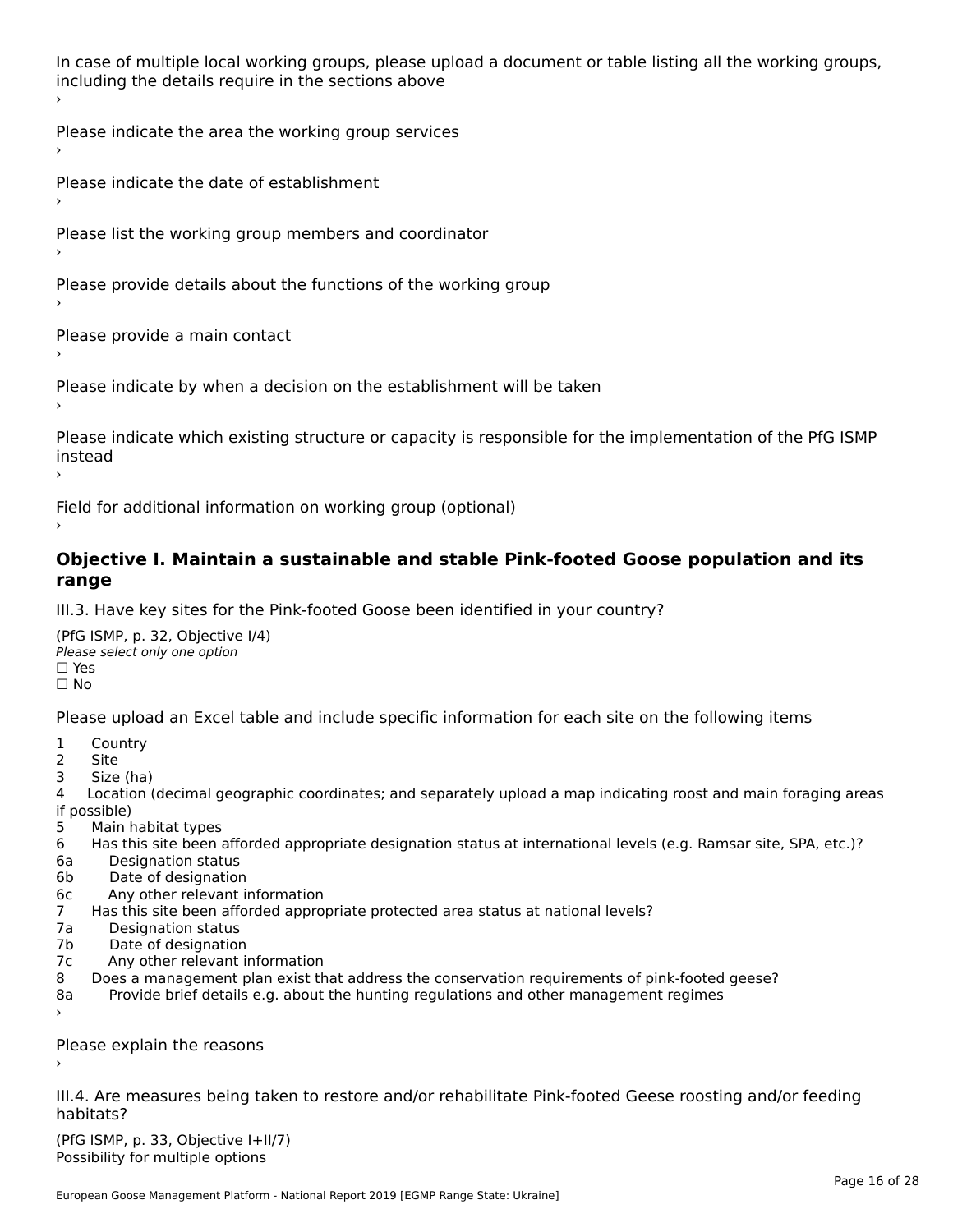☐ In staging areas □ in staging areas<br>□ In the wintering areas ☐ Not relevant

## **In the staging areas**

```
Please provide brief details, listing sites and measures ›
```
#### **In the wintering areas**

Please provide brief details, listing sites and measures ›

Please explain the reasons

III.5. Has a programme for prevention of Pink-footed Goose breeding on mainland been developed and implemented in your country?

(PfG ISMP, p. 31, Objective I+II+II/2)

**[only for Norway]**

Please select only one option riease select only one option<br>□ Yes, the programme is being implemented

 $\Box$  ies, the programme is being implemented to date  $\Box$  Yes, but the programme is not being implemented to date

 $\Box$  No, but a programme is under development

Please provide information on measures taken to date

Please provide results, if available

Please provide brief details on the measures and timeline of the programme

Please explain why it has not been implemented

Please provide brief details and expected date of enacting it

Please provide details on any other relevant activities undertaken, if any›

**Keep agricultural conflicts to an acceptable level**

III.6. Are agricultural conflicts related to Pink-footed Geese (e.g. crop damage) currently at an acceptable

```
(PfG ISMP, p. 33, Objective II (4+5))
Please select only one option
☐ Yes☐ No
```
Please indicate how these conflicts are being addressed

Please indicate how these conflicts are being addressed›

Please provide further details, as necessary ›

## **Objective III. Avoid increase in tundra vegetation degradation on the breeding range**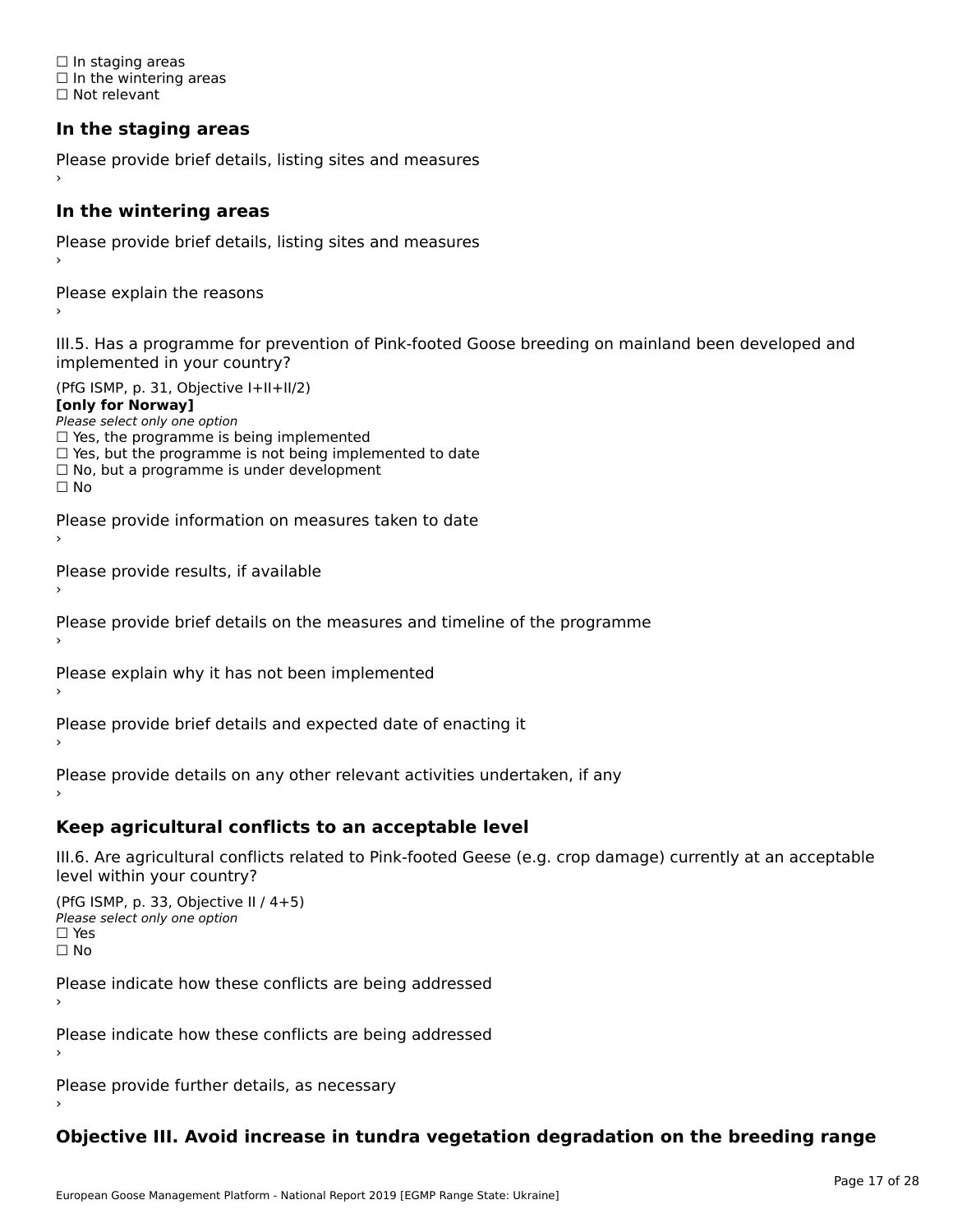III.7. Is the extent of arctic tundra degradation on Svalbard caused by the Pink-footed Goose monitored?

(PfG ISMP, p. 33-34, Objective III /8) **[only for Norway] Please select only one option** □ Yes<br>□ No

Please provide details on the type of monitoring activities (who is conducting them and how they are riease prov ›

Is there an increase in the level of degradation of the arctic tundra? □ CitCre dir increduce in c<br>Please select only one option □ Yes<br>□ No

Please provide any results or evidence

Please provide any results or evidence

Please explain the reasons

›

#### **Objective IV. Allow for recreational use that does not jeopardize the population**

III.8. Does your country promote and/or implement (in the past three years) any national or regional (sub $m.0.168$  your country promove and/or miplement (in the past time years) any national or

(PfG ISMP, p. 31, Objective VI/3) **[only Norway and Denmark]** Possibility for multiple options ☐ Wise use hunting practices  $\Box$  wise use numing practices<br> $\Box$  Best practices to reduce crippling rates □ Best practices to reduce crippinig rates<br>□ Self-organization and coordination of local hunting □ Sen-organization and coordination or local nunting<br>□ No campaigns, programmes or activities have been implemented

## **Wise use hunting practices**

Please provide brief details (attach files or provide web links, if available) ›

## **Best practices to reduce crippling rates**

Please provide brief details (attach files or provide web links, if available)

## **Self-organization and coordination of local hunting**

Please provide brief details (attach files or provide web links, if available)

Please explain the reasons

#### **Optionally, please provide any other information related to the implementation of the PfG ISMP**

Please provide further information here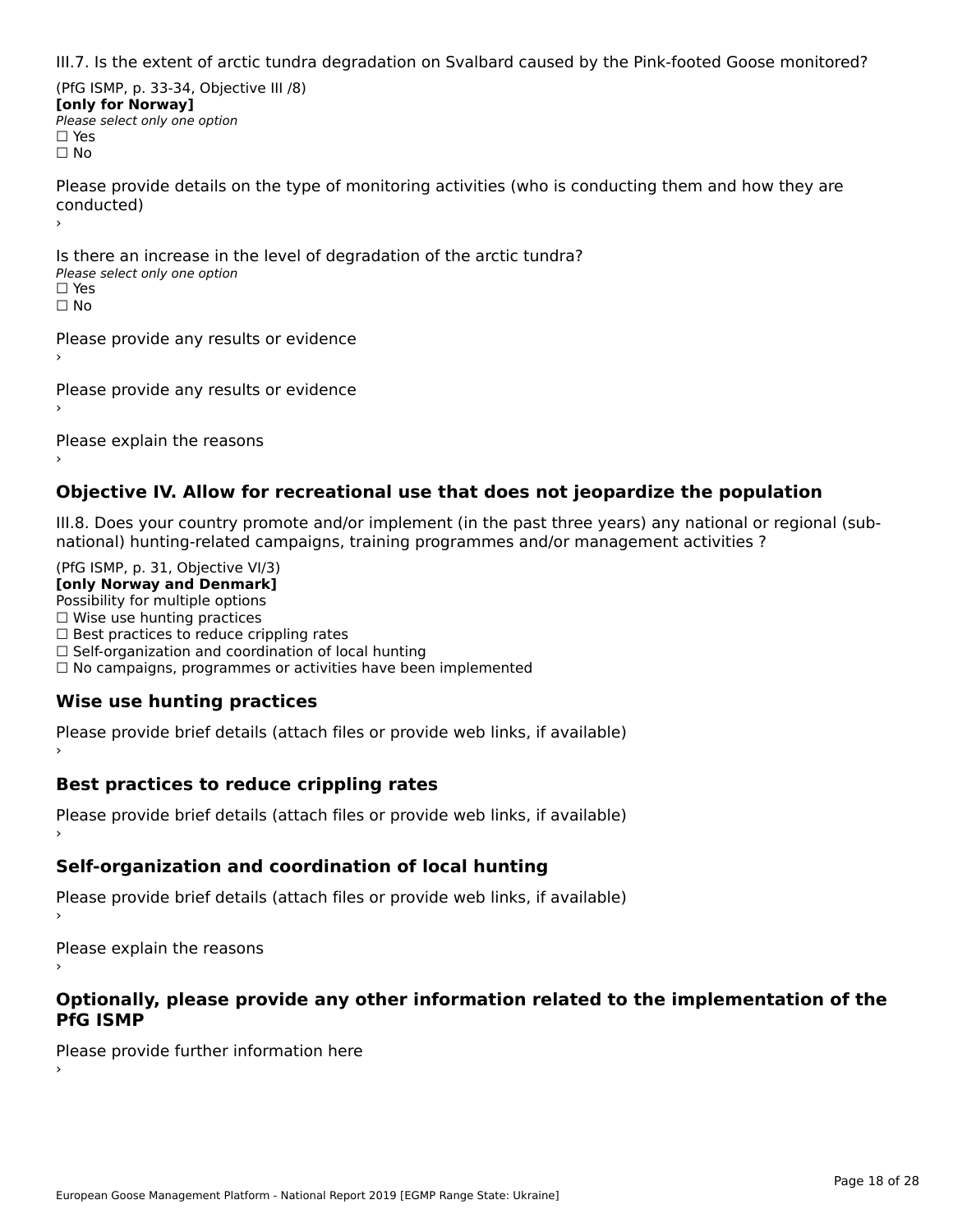#### **IV. Sub-section A: Taiga Bean Goose International Single Species Action Plan (TBG ISSAP) - Eastern 1 Management UnitAction Plan (TBG ISSAP) - Eastern 1 Management Unit**

Participating Range States**: Belarus, Estonia, Germany, Latvia, Ukraine** 

#### **Objective 1. Increase survival rate of adults**

### **Result 1.1 Legal harvest does not jeopardize an increase of adult survival rates**

IV.1. Has your country developed and adopted legislation for the closure of hunting of TBG to allow for TBG to pass before goose hunting is opened?

(activity 1.1.1.1 Workplan for the implementation of non-AHM related actions (2018-2020) agreed at the 3rd EGM IWG meeting in Leeuwarden, the Netherlands in June 2018)

#### **[all Participating Range States]**

**Lan Tarticipating Range**<br>Please select only one option

Prease select only one option<br>☑ Yes, developed and adopted

 $\Box$  ies, developed but not adopted

Please describe what legislation has been developed

› Spring hunting is prohibited in Ukraine, allowing Taiga Bean Goose to migrate freely. During spring migratory period 2-12 thousand TBG migrate through the northern part of Ukraine.

During autumn migration and wintering, TBG occurs in small number in mixed flocks in the Southern region of Ukraine. Number of birds obtained during the fall season is low.

OKTATHE. NUTTIDEN OF DITUS ODLATTED DUTTING THE TAIL SEASON IS TOW.<br>These measures allow TBG to pass before goose hunting season.

The State Agency for Forest Resources developed the Instruction on the inventory of harvested game.<br>The State Agency for Forest Resources developed the Instruction on the inventory of harvested game. Interstate Agency for Forest Resources developed the instruction on the inventory of harvested game.<br>Instructions will improve the quality of the data about the results of hunting. Due to the adoption of the new Instruction, an appropriate information campaign and trainings will be held. However, the document is blocked by the Ministry of Agrarian Policy and Food of Ukraine.

Please indicate when it was adopted

› The decision to ban spring hunting was adopted on April 20, 2004, when the Parliament adopted the Law No. 1695-IV "On Amendments to the Law of Ukraine" On Hunting Economy and Shooting".

Please indicate how the legislation is enforced

› The control over the implementation of legislation in the field of hunting is carried out by the territorial authorities of the State Agency of Forest Resources, the State Ecological Inspection, the Ukrainian Society of additiontles of the state Agency of Forest Resources, the state Ecological Inspection, the OKTamian Society of<br>Hunters and Fishermen, users and owners of hunting lands, inspectors of the State Service for the Protection of Nature Reserve Fund.

Please describe what legislation has been developed

Please indicate the timeframe when the legislation is expected to be adopted

Please explain the reasons

#### **IV.2. Please indicate how you are improving the knowledge of the occurrence of TBG on sub-species level in your country**on sub-species level in your country

(activity 1.1.1.2 Workplan for the implementation of non-AHM related actions (2018-2020) agreed at the 3rd EGM IWG meeting in Leeuwarden, the Netherlands in June 2018)

#### **[all Participating Range States]**

IV.2.1. Ensuring national monitoring at all known key sites

™ Ensuring nutional<br>Please select only one option

☐ No

Please describe the activities undertaken

› Unfortunately, there is no special national monitoring system. Monitoring are carried out in Protected Areas by their staff within the framework of the Program of the Chronicle of Nature, scientific organizations, and within the framework of IWC.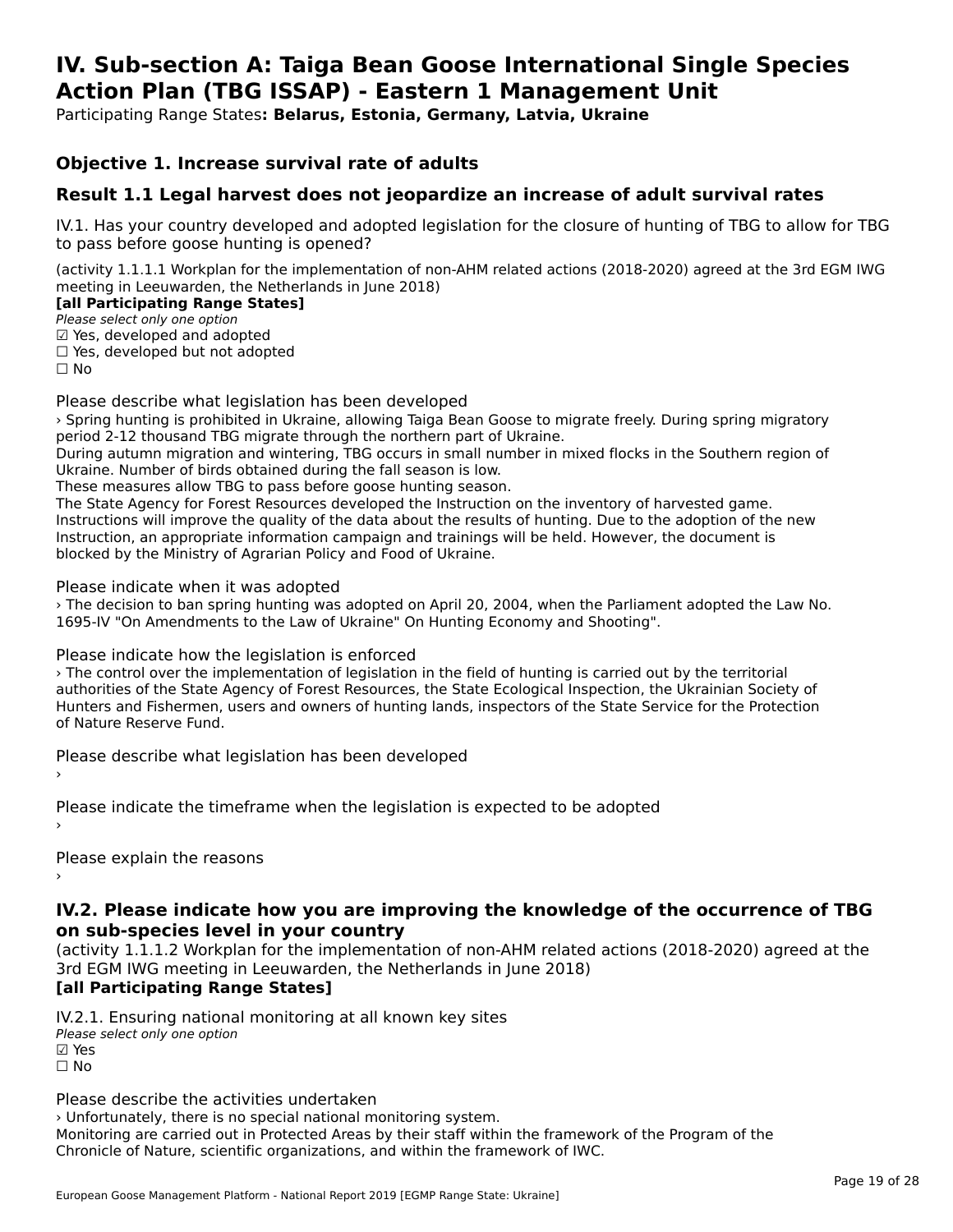Please list the key sites where monitoring activities are being undertaken › During 2018-2019 years the counts of Taiga Bean Goose are conducted: in Danube Biosphere Reserve, Black Sea Biosphere Reserve, National Natural Parks Tuzlovsky Liman, Priazovsky, Meotida located in the Azov-Black Sea region;and National Natural Parks Shatskii, Pripyat-Stokhid, Mezinsky, Desniansky-Starogutsky, nature reserves of and National Natural Parks Shatskil, Pripyat-Stokhid, Mezinsky, Desmanski<br>Cheremsky, Rivne, Drevlyansky located in the northern region of Ukraine; Galytskyi National Natural Park in western region of Ukraine. Winter census within the framework of IWC are being undertaken in key wintering areas in the Southern

*villier cerisus wider*<br>region of Ukraine.

Please provide relevant documents or weblinks

Please explain the reasons

IV.2.2. Providing identification training to people carrying out the monitoring activities wez:2: Troviding Tachem<br>Please select only one option **☑ Yes**<br>□ No

Please describe the activities undertaken

› An educational illustrated materials were prepared by Vasyl Kostyushyn.

The Ministry together with the State Forestry Agency shered the educational materials to the main hunting The ministry together with the state rorestry Agency<br>organizations and administrations of protected areas.

The thopic was included in the advanced training for forestry workers and for researches from Protected Areas The thopic was included in the advanced training<br>within training about monitoring of Ramsar sites.

Please provide relevant identification materials or weblinks, if available

You have attached the following documents to this answer.

[Анкета\\_\\_иллюстрации.pdf](http://aewa-ort.ort-production.linode.unep-wcmc.org/answers/2657905/documents/1574)

Please explain the reasons

IV.2.3. Providing equipment to people carrying out the monitoring activities rv.2.5. I roviding equipm<br>Please select only one option ☐ Yes

☑ No

Please describe the activities undertaken›

Please provide relevant documents or weblinks

›

Please explain the reasons

IV.2.4. Carrying out a satellite/GPS tagging project on TBG in the wintering/staging areas rv.2.4. Carrying out a sc<br>Please select only one option ☐ Yes

☑ No

Please describe the activities undertaken›

Please provide relevant documents or weblinks

Please explain the reasons›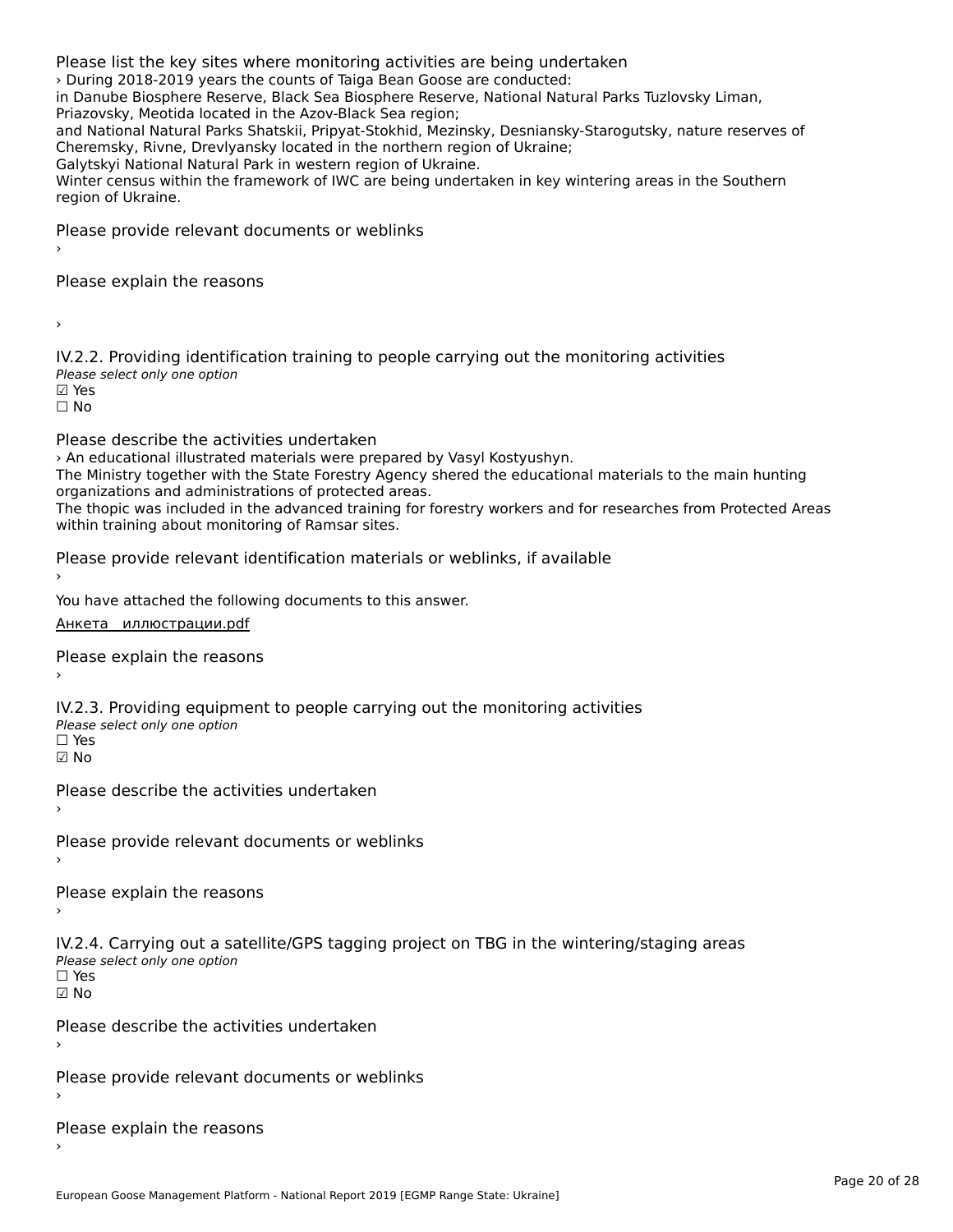IV.2.5. Any other relevant activitiesPlease select only one option ☐ Yes☑ No

Please describe the activities undertaken›

Please provide relevant documents or weblinks

#### **Result 1.2 Illegal harvest is reduced to non-significant levels**

IV.3. Does your country implement an awareness-raising campaign for hunters to complement necessary rv.5. Does your courr<br>legislation changes?

(activity 1.2.2.1 Workplan for the implementation of non-AHM related actions (2018-2020) agreed at the 3rd EGM IWG meeting in Leeuwarden, the Netherlands in June 2018)

**[Only for Belarus and Ukraine]**

**Please select only one option** *riease select only one option*<br>മ Yes, an awareness-raising campaign is being implemented

⊠ Tes, an awareness-raising campaign is being implemented<br>□ No, but an awareness-raising campaign is under development

Please indicate who is involved in the implementation (e.g. national NGOs, research institutes, etc.)

Please provide brief details about the activities that are being implemented

› The educational illustrated materials and related instructions were widely distributed among the target *c* rife edu<br>audience.

The thopic was included in the advanced training for staff of forestry and hanters organisation and for rife trippic was included in the advanced training for start of forestly and namers to<br>researches from Protected Areas within training about monitoring of Ramsar sites. Partially information is distributed through social media.

Please provide a weblink or upload more information on the campaign

Does the campaign include guidance on identification of grey geese? **DOCS** the campaign mer □ Yes<br>□ No

You have attached the following documents to this answer.

[Анкета\\_\\_иллюстрации.pdf](http://aewa-ort.ort-production.linode.unep-wcmc.org/answers/2657915/documents/1573)

Please upload identification guides and provide weblinks

Please provide further information, if available

Please explain the reasons

Please indicate who is in charge of developing the campaigns

Please provide information on when the development is expected to be finalized

Please indicate when the implementation of the campaign is envisaged to start

Please provide reasons why an awareness-raising campaign is not in place

IV.4. Has special publication on the occurrence of the Taiga Bean Goose been produced and disseminated?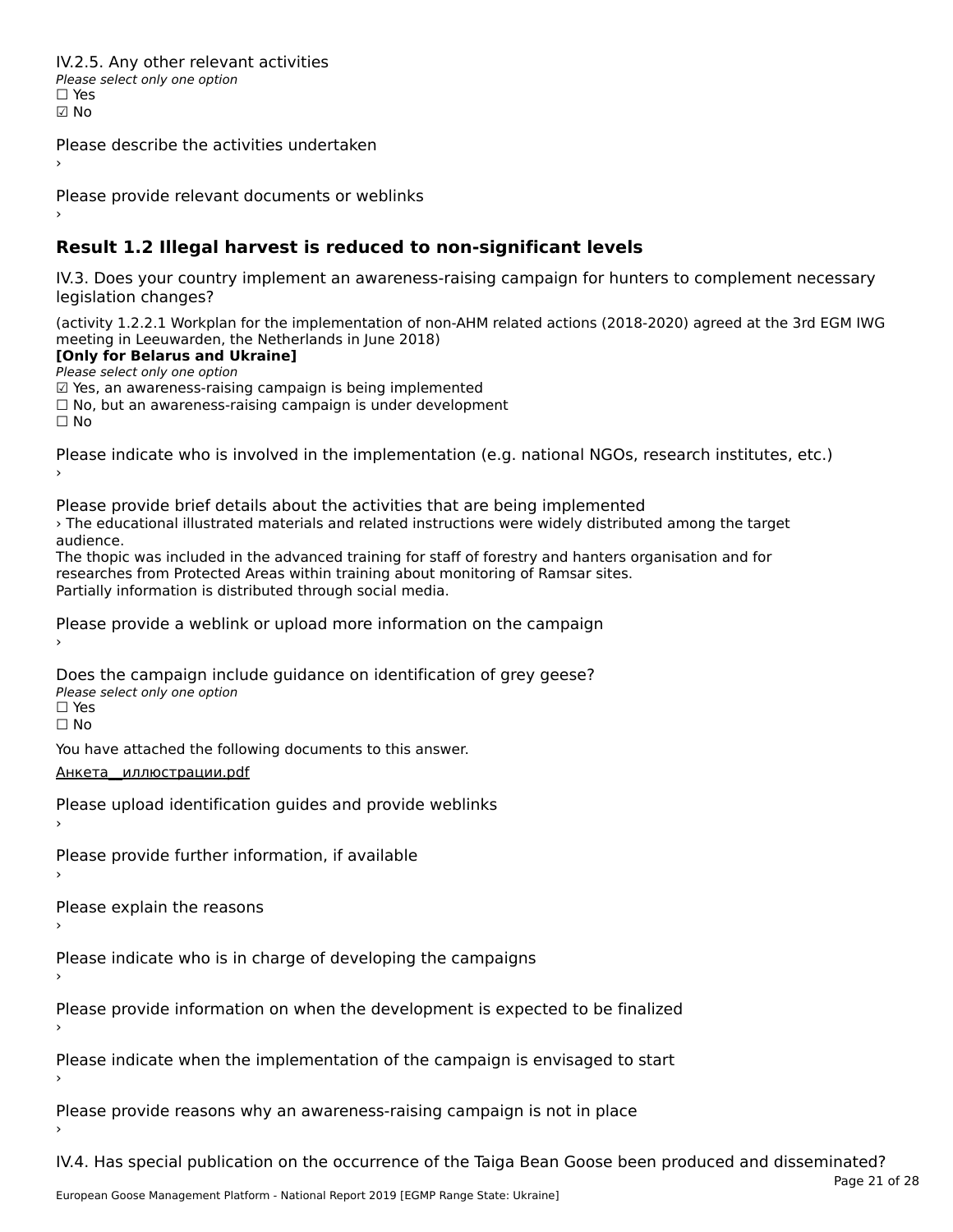(activity 1.2.2.2 Workplan for the implementation of non-AHM related actions (2018-2020) agreed at the 3rd EGM IWG meeting in Leeuwarden, the Netherlands in June 2018)

#### **[Only for Ukraine]**

**LOTTLY TOT ONTAILLET**<br>Please select only one option *Please select only one option*<br>□ Yes produced and disseminated  $\Box$  ies produced and disseminate<br> $\Box$  Yes, currently being produced ☑ No

Please provide details on dissemination, upload publication or provide weblink

Please provide details on the timeframe›

Please indicate who is in charge of producing the publication

Please provide details on the dissemination plans›

Please explain the reasons

› An article with a review of the results of studies on the migration of geeses through the territory of Ukraine was published in 2009.

was published in 2009.<br>The new publication on the occurrence of the Taiga Bean Goose is under preparation.

You have attached the following Web links/URLs to this answer.

publication - A.M.Poluda (2009) Characteristics of migratory movements of Whitefronted Geese Anser albifrons andpublication - A.M.Foldda (2009) Characteristics of migratory movements of whitent<br>[Bean Geese](http://branta.org.ua/branta-pdf/12/branta-12-09.pdf) Anser fabalis (Aves, Anseriformes, Anatidae) in the territory of Ukraine.

## **Other objectives and results as decided by the EGM IWG**

## **Reducing Taiga Bean Goose crippling**

IV.5. Have you undertaken any activities to reduce TBG crippling rates?

(activity agreed at the 1st EGM IWG meeting in Kristianstad, Sweden in December 2016) **[all Participating Range States]**

[all Participating Range States] **Lan Tarticipating Range**<br>Please select only one option ☐ Yes☐ No

☑ Not applicable

Please provide details on the activities

Please explain the reasons›

Please explain the reasons

## **Raising identification skills and awareness amongst hunters**

IV.6. Have training programmes to develop identification skills amongst hunters been organized by national hunting associations?

(activity agreed at the 1st EGM IWG meeting in Kristianstad, Sweden in December 2016)

**[all Participating Range States] Please select only one option** 

☑ No

☐ Not applicable

Please provide more information on the training programmes

Have the training programmes been developed in cooperation with BirdLife partners and other riave the training pro<br>conservation NGOs?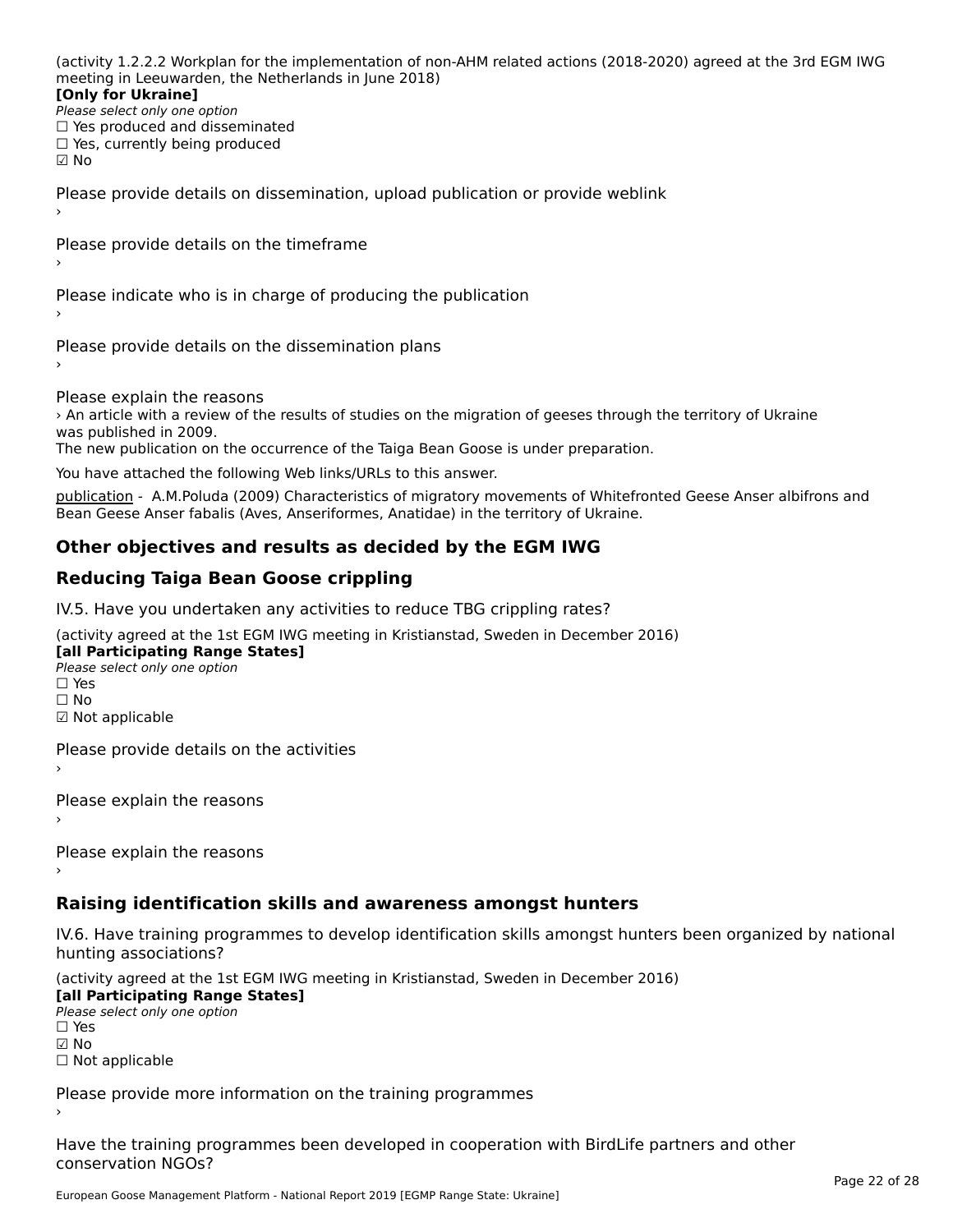Please select only one option *riease*<br>□ Yes ים וכ<br>⊡ No

Please provide a list of cooperating partners

Please provide more information of detailed activities with partners

Please upload any relevant materials

Please provide weblinks

Please explain the reasons

Please explain the reasons

Please explain the reasons

#### **Optionally, please provide any other information related to the implementation of the TBG ISSAPTBG ISSAP**

Please provide information here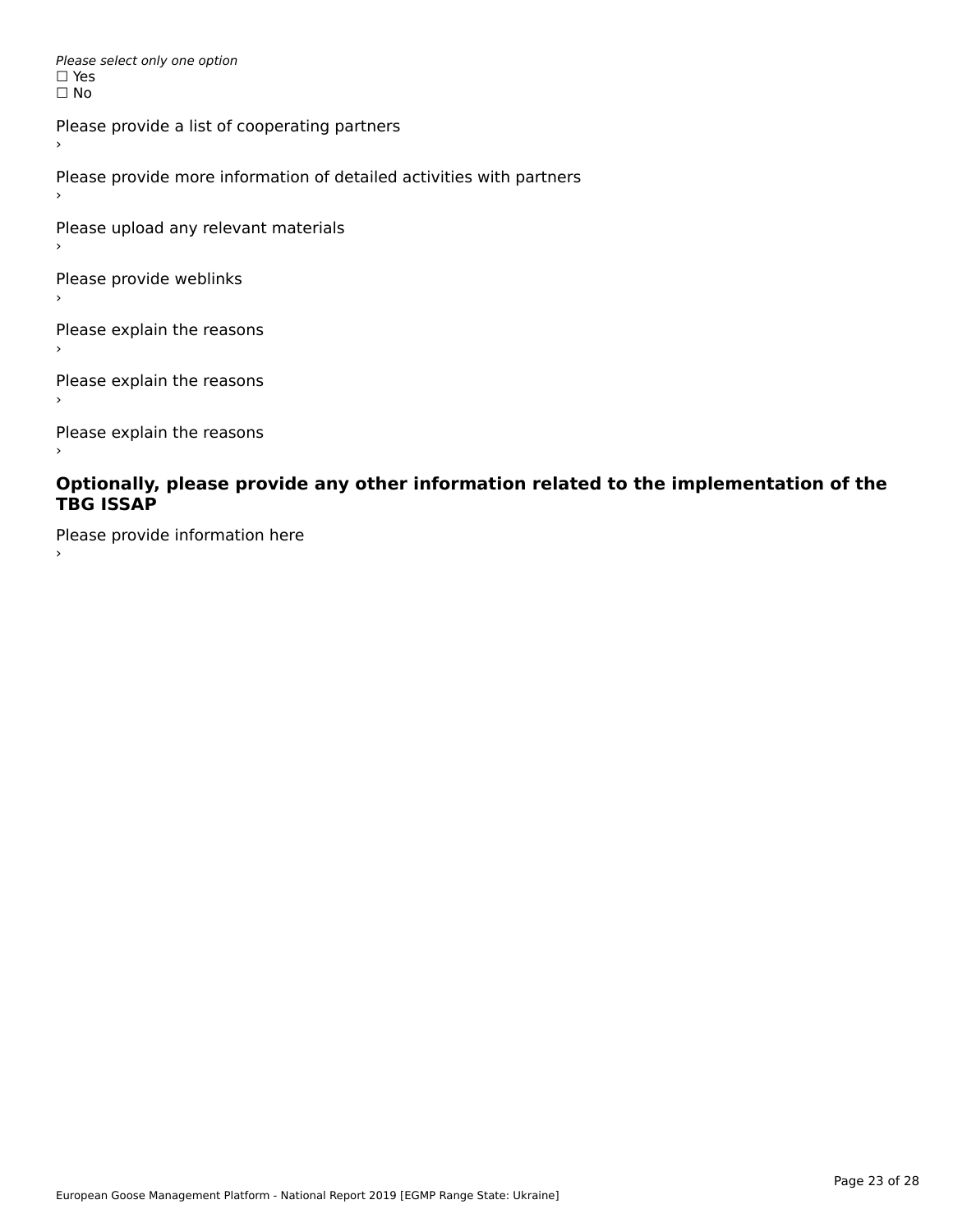# **V. Sub-section B: Taiga Bean Goose International Single SpeciesAction Plan (TBG ISSAP) - Western and Central Management Units**

Participating Range States: **Denmark**, **Finland**, **Norway, Sweden**, **UK**

## **Objective 1 Increase survival rate of adults**

### **Result 1.2 Illegal harvest is reduced to non-significant levels**

V.1. Is TBG shooting investigated in north-east Jutland and Zealand?

(activity 1.2.2.1 Workplan for the implementation of non-AHM related actions (2018-2020) agreed at the 3rd EGM IWG meeting in Leeuwarden, the Netherlands in June 2018) **[Only for Denmark] LOTTLY TOT DETITIONS**<br>Please select only one option

*riease*<br>□ Yes<br>□ No

Please indicate what activities have been undertaken›

Please provide results, relevant publications and weblinks ›

Please explain the reasons

#### **Result 1.3: Impact of huntable native predators in breeding and moulting areas is reduced**

V.2. Are annual campaigns undertaken amongst hunters in the breeding areas to strengthen fox v.z. Are annual campaigns und<br>management in your country?

(activity 1.3.1.1 Biannual Taiga Bean Goose implementation plan agreed at the 1st EGM IWG meeting in Kristianstad, Sweden in December 2016)

**[Only for Finland]** Please select only one optionriease<br>□ Yes ים וכ<br>⊡ No

Please list the areas where the campaigns are being undertaken

Please list the hunting associations involved

Please provide any other relevant details and weblinks ›

Please explain the reasons›

V.3. Has fox management in northernmost Finland been further strengthened by the Finnish Wildlife v.5. Has fox management in northernmost F<br>Agency and the Forestry and Parks Service?

(activity 1.3.1.2 Biannual Taiga Bean Goose implementation plan agreed at the 1st EGM IWG meeting in Kristianstad, Sweden in December 2016) Sweden in December 2016)

[Only for Finland]

**Please select only one option** □ Yes<br>□ No

Please explain what activities have taken place

Please provide results, relevant publications and weblinks ›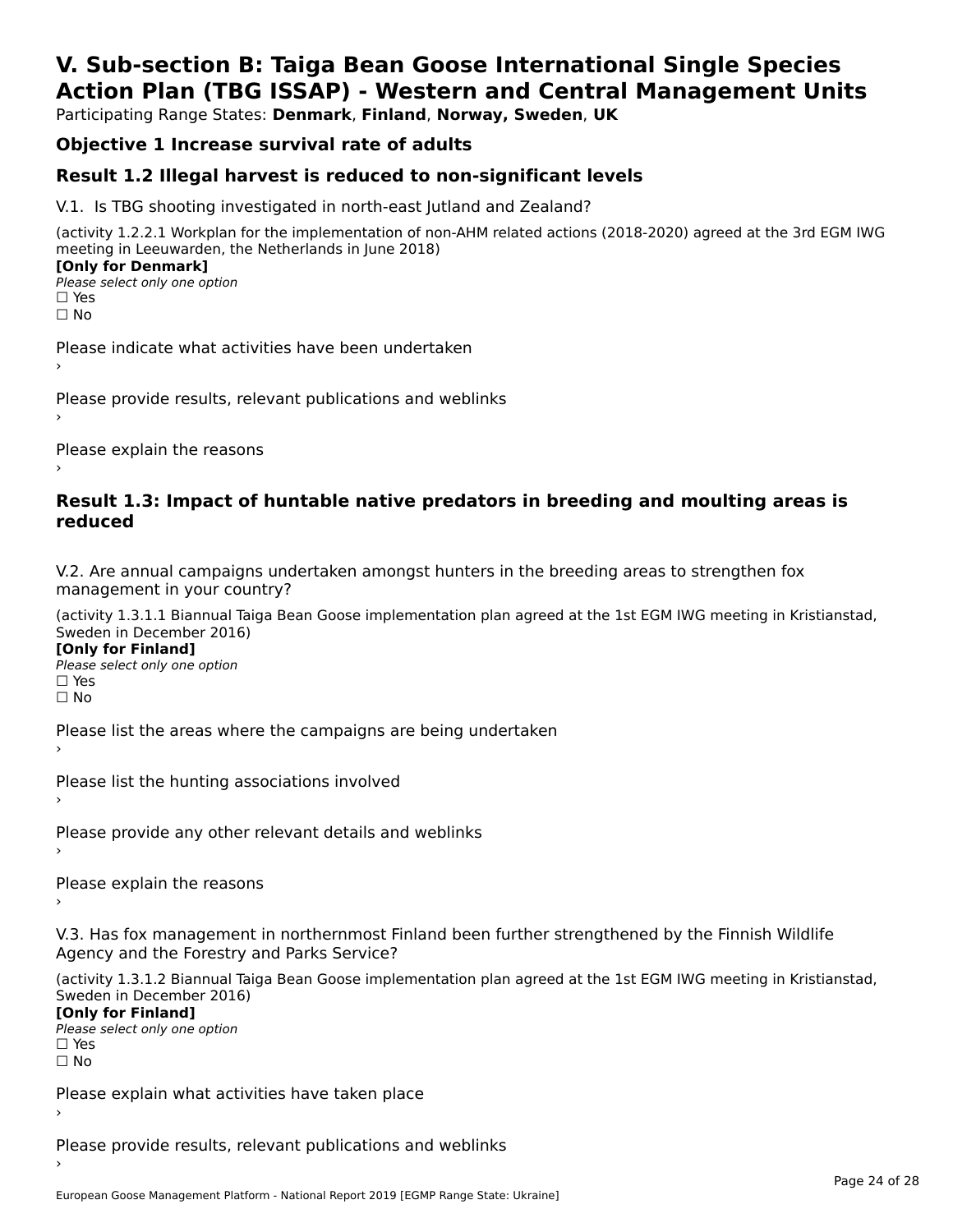## **Result 1.4: Impact of alien predators in breeding and moulting areas is reduced**

V.4. Does your country implement programmes for the eradication of the raccoon dog?

(activity 1.4.1.1 Workplan for the implementation of non-AHM related actions (2018-2020) agreed at the 3rd EGM IWG meeting in Leeuwarden, the Netherlands in June 2018) **[Only for Finland and Sweden]**

**Please select only one option** 

□ Yes<br>□ No

Please provide details about the eradication programme(s) (scope, implementing entities, etc.)

Please provide details on the effectiveness of the programmes

Please provide an update on the current status of the raccoon dog

Please explain the reasons

#### **Objective 2. Increase reproductive rates**

### **Result 2.2: Intraspecific competition in spring staging areas is reduced**

V.5. Please provide updates on the implementation of the "fields for geese" programme

(activity 2.2.1.1 Workplan for the implementation of non-AHM related actions (2018-2020) agreed at the 3rd EGM IWG meeting in Leeuwarden, the Netherlands in June 2018) Loury for Swedent

V.6. Please provide information on the continuation and implementation of the "unharvested-fields-forbirds" programme (within the Common Agricultural Policy)birds" programme (within the Common Agricultural Policy)

(activity 2.2.1.2 and 2.2.1.3) **[Only for Finland]** ›

#### **Objective 3. Stop ongoing loss, fragmentation and degradation of habitats, and restore lost, fragmented and degraded habitats**

#### **Result 3.1: Impact of forestry works is reduced**

V.7. Have working models been developed for wildlife-friendly forest management?

(activity 3.1.1.1 Workplan for the implementation of non-AHM related actions (2018-2020) agreed at the 3rd EGM IWG meeting in Leeuwarden, the Netherlands in June 2018)

#### **[Only for Finland]**

**Please select only one option** □ Yes<br>□ No

Please provide details on the working models developed

Are these models being implemented? ∩ne enese moders being<br>Please select only one option □ Yes<br>□ No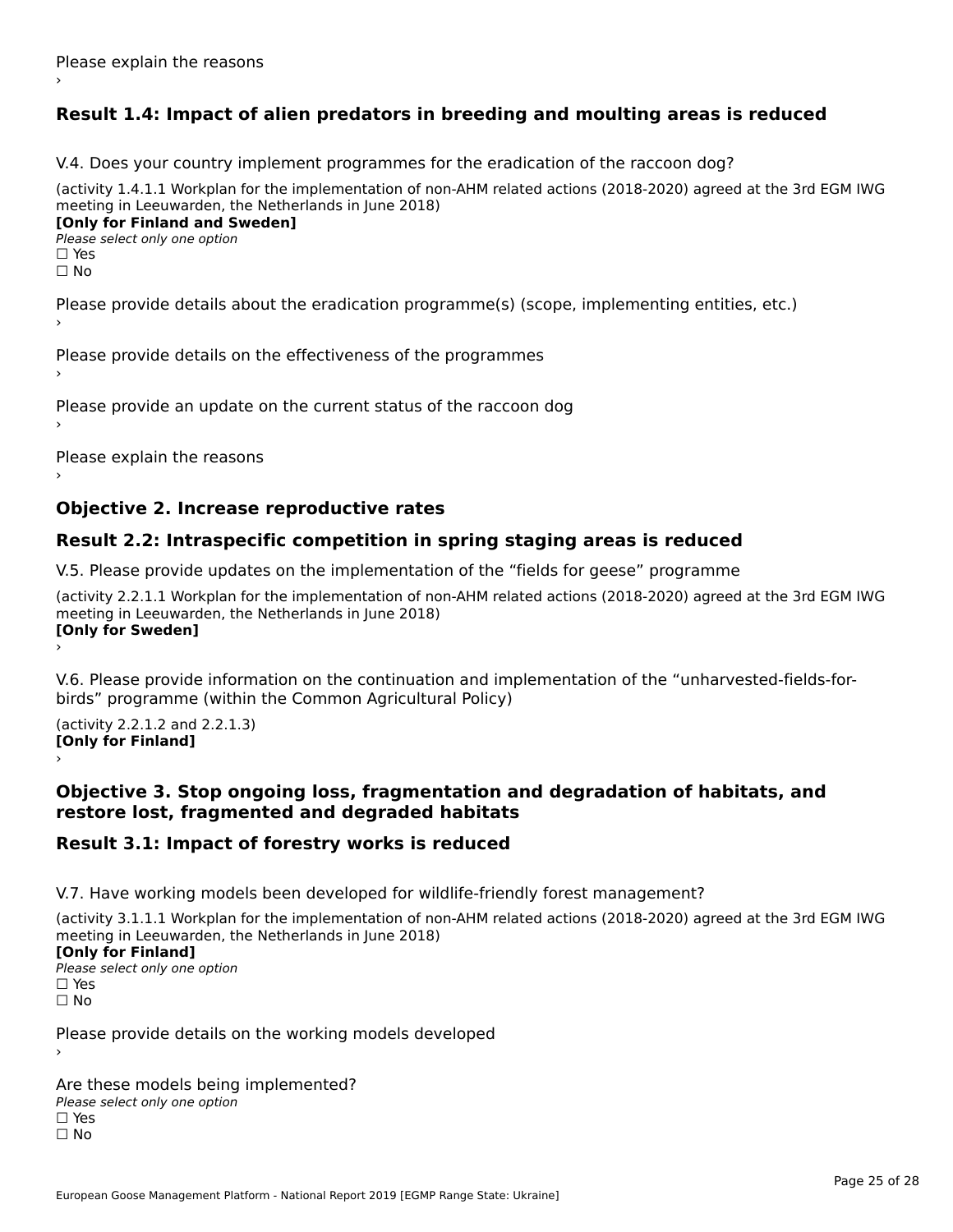Please provide more information on the progress Have these models been promoted to reach forest owners? ∩ave these models bee<br>Please select only one option □ Yes<br>□ No Please provide more information Please explain the reasons ›Have these models been promoted to reach forest corporations? ∩ave these models bee<br>Please select only one option □ Yes<br>□ No Please provide more information Please explain the reasons ›Please explain the reasons›Please explain the reasons›

V.8. Please indicate the implementation progress to reach the annual goals for mire restoration

(activity 3.1.2.1 Workplan for the implementation of non-AHM related actions (2018-2020) agreed at the 3rd EGM IWG meeting in Leeuwarden, the Netherlands in June 2018) **[all Participating Range States]** ›

**Result 3.3: Breeding, staging and wintering habitats are not further lost due to oil and gas or renewable energy developments**gas or renewable energy developments

V.9. Are you monitoring the collision risk posed by renewable energy developments to TBG close to the Special Protection Areas, identified as their important wintering sites?

(activity 3.3.1.1 Workplan for the implementation of non-AHM related actions (2018-2020) agreed at the 3rd EGM IWG meeting in Leeuwarden, the Netherlands in June 2018) **[only for Denmark and other Range States as applicable]**

```
Please select only one option
□ Yes<br>□ No
```
Please provide information on the relevant actions that have been undertaken ›

Please provide any results, if available

Please explain the reasons

## **Result 3.4: Impact of agriculture on natural Taiga Bean Goose habitats is minimized**

V.10. Has the area of managed coastal grasslands under the Common Agricultural Policy (CAP) increased in

(activity 3.4.1.1 Workplan for the implementation of non-AHM related actions (2018-2020) agreed at the 3rd EGM IWG meeting in Leeuwarden, the Netherlands in June 2018) **[only for Finland]**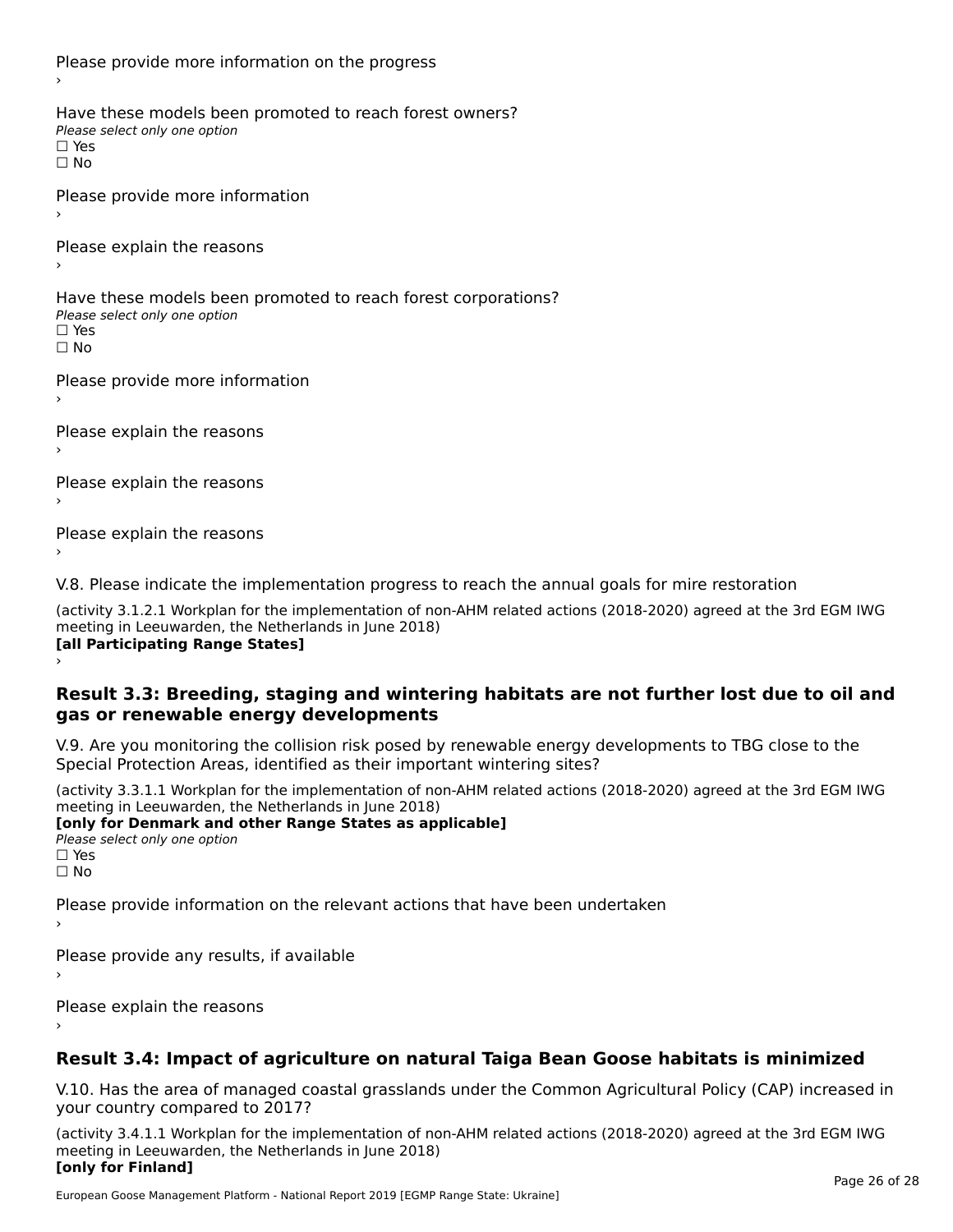Please select only one option □ Yes<br>□ No

Please indicate the size of the total area›

Please indicate the additional area managed since the beginning of 2017

Please describe the activities undertaken on grassland management

Please upload relevant documentation and provide weblinks

Please explain the reasons

### **Other objectives and results as decided by the EGM IWG**

#### **Review factors possibly contributing to rapid declines in eastern England and implement appropriate management responses**implement appropriate management responses

V.11. Have possible factors causing population declines in eastern England been reviewed?

(activity 3.4.2. Workplan for the implementation of non-AHM related actions (2018-2020) agreed at the 3rd EGM IWG meeting in Leeuwarden, the Netherlands in June 2018)<br>**[only for UK]** 

**∐omy for OR**<br>Please select only one option □ Yes<br>□ No

Please describe those factors and provide further information as available

Are appropriate management responses to these factors being implemented? Please select only one option ים<br>⊡ No

Please provide information on the activities implemented

Please provide information about the main achievements and results›

Please explain the reasons

Please explain the reasons

**Reducing Taiga Bean Goose crippling**

V.12. Have you undertaken any activities in the past three years to reduce TBG crippling rates?

(activity agreed at the 1st EGM IWG meeting in Kristianstad, Sweden in December 2016) **[all Participating Range States]**

[all Participating Range States] Please select only one option☐ Yesים<br>⊡ No □ Not applicable

Please provide details on the activities